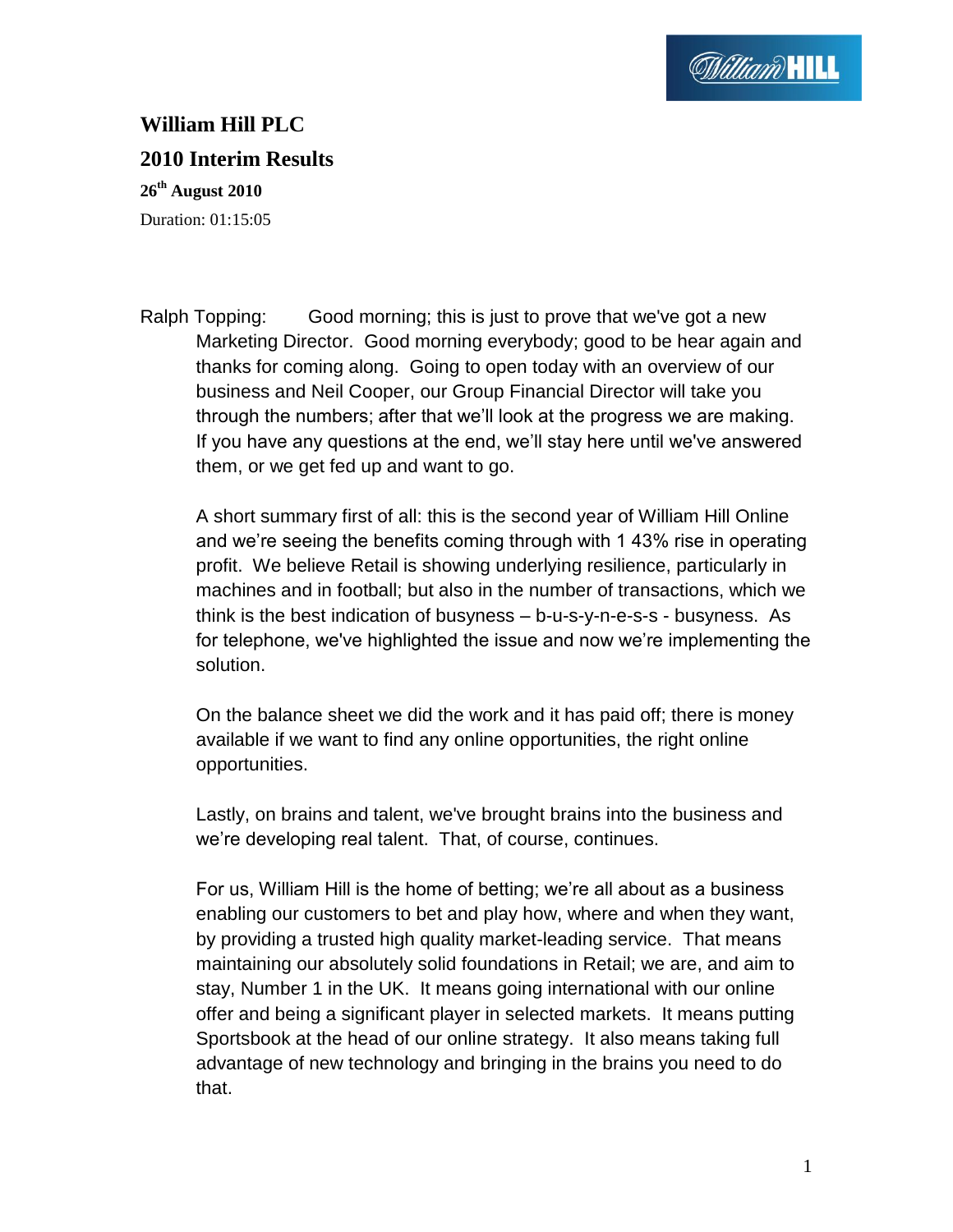The big drivers for this industry have always been tax and regulatory change. Do we expect that trend to continue? Yes, and I think we"ll see a substantial benefit from the application of gross profits tax to machines, if the rate comes in at 15%; it has already been suggested. That is almost 4 points below our tax neutral rate. Internationally, regulation has been slow, but it is picking up speed. We"re getting legal frameworks for online gambling now in some very competitive marketplaces. Of course there is the UK, but there is also France and Italy all nor regulated; Germany, Spain, Greece, Denmark are all under review. The US could b e interesting, but probably not for at least a couple of years.

By and large, however, we are all moving from a dotcom model to a focus on local licences. There is a clear distinction between offline and online consumer profiles. Land-based betting is about cash; it is about social environment and it is community centred, also very, very private. These are attractive qualities that aren"t going to disappear. We are definitely in a world that is more demanding and much more sophisticated thanks to advances in technology. We are at the forefront of change; in Retail we are investing in new technology, such as self-service terminals, that complement our high tech gaming machines. Retail was and is all about capturing market share in the local areas.

One thing, however, I think we do need in this industry is a re-definition of the concept of competition. The "bricks and mortar" approach we currently have doesn"t reflect modern reality. Smart phones and the internet are changing the way people can place a bet. Online is part of our fragmented highly competitive market; we are seeing the beginning of consolidation and strategies designed for diversified revenue.

As for the UK economy, take your pick - double-dip recovery, inflation, deflation, housing down, housing up. How do we see it? there are pockets such as London and strangely you may think, Scotland, but Northern Ireland is still pretty unaffected; but it is challenging elsewhere, particularly parts of the region such as the North West and North East certainly for the near term, we believe. Medium term we remain convinced we will see it improve.

Here is what drives the two elements of our business and market research our customers tell us service is key for them, over and above location. We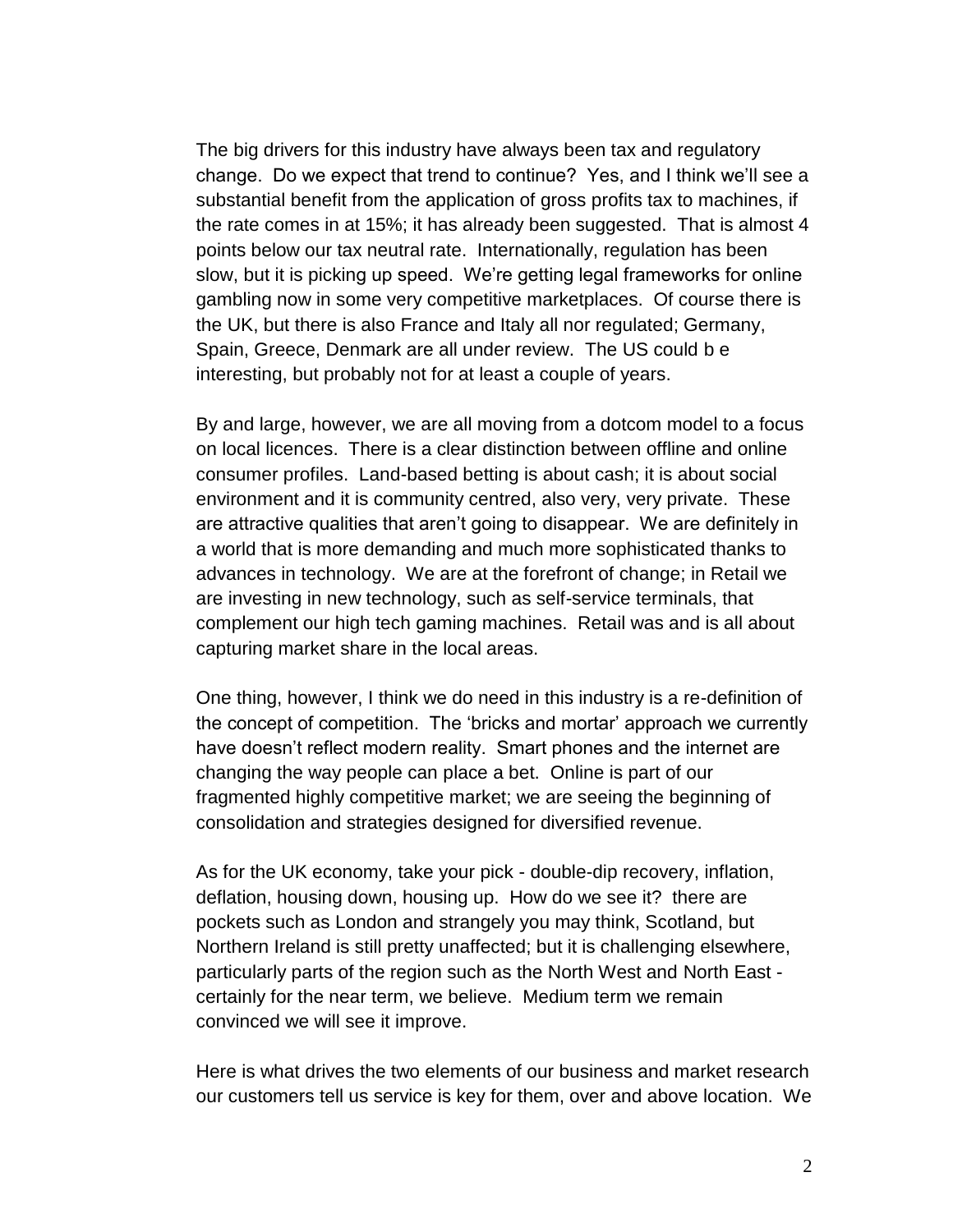continue our investment in our estate, both improving its quality and expanding it and we are looking to open 40 new licences a year and to refurbish around 250 shops. We are putting in technology such as LCD TVs in all units; we are continuing to upgrade facilities such as air conditioning.

On the online side, gaming products such as poker, casino and bingo has historically grown faster than sports betting, but with innovations such as in-play betting that is changing. Our focus is on Sportsbook, it is on mobile, servicing customers and where we are looking at revenue for a unique active CRM and service.

In terms of international, we will go for licensed markets that offer more certain opportunity. As a business we need to be able to advertise; for us it is UK first, then a small number of other countries where we will invest in Marketing. That is the focus, but alongside those we make our service available to wider markets.

The evolution of the organisation continues significantly through our brainpower, both in the top level team and further down the organisation. You've met some of our key players before; now meet some more. We are delighted to welcome Gareth Davies as Chairman; like me Gareth has been in the business for nearly 40 years; he has got a strong record at international expansion at Imperial Tobacco. I think it would be fair to say that Gareth is excited to be here are William Hill, not just because this is a special organisation, which it is, but it is because he has discovered when he visited his office the other day there is a large terrace outside his office where he can enjoy Imperial Tobaccos products every now and then – and it is more now and then [audio] – he was absolutely delighted to find that we had a terrace.

Then there is our Marketing – I don"t know what you"d call – to me he is a wee bit Marketing … generally called a guru or a genius, we"ll just call him a genius, Kristof Fahy. Some of you met Kristof last November; he officially joined in January; his background speaks for itself. He is taking on more duties; Kristof is looking at our whole operation from the point of view of the customer, which is very important; so customer experience falls under his mantle.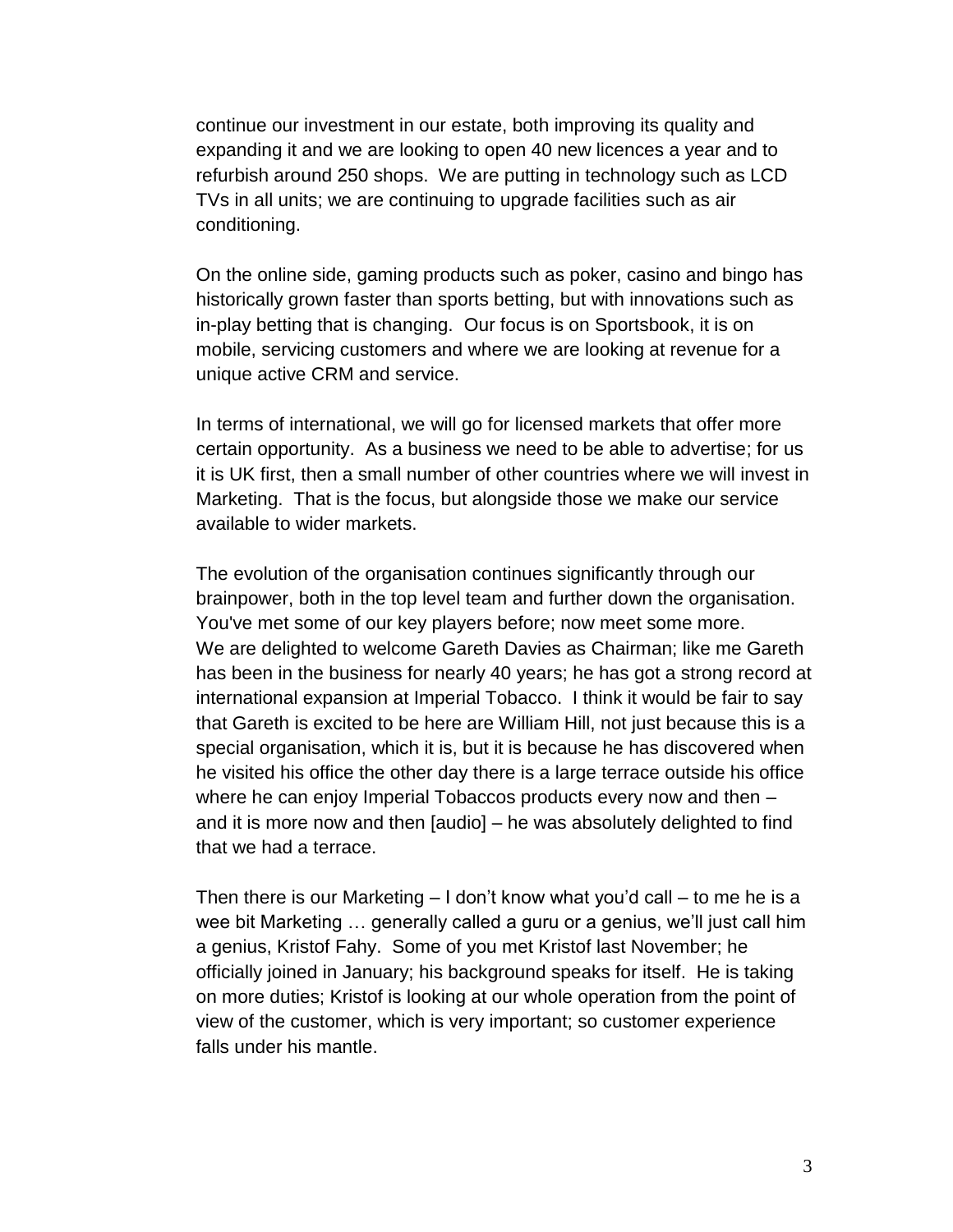We mad Terry Pattinson our Director of Trading this year. Terry, for those who don"t know, is an Australian and if you can make a mark in Australia the UK can't seem so difficult. The big man brings a new approach; it is all to do with getting the price right. He is not really interested in opinion or odds compilation; he is interested in the market and he is interested in developing trading skills. Do you know something, I love that; he is highly competitive on pricing in key markets and key events and we"ll have some more of that later.

Then there is Neil – I keep putting Ben on this slide – our new Group Finance Director; he has been here three months so he hardly qualifies as being new. He has got good industry, City, transition and financial management experience; he has been a delight to work with so far; he speaks very well – you can hear that for yourself as I pass you over to him for the numbers.

Neil Cooper: Thank you Ralph and good morning to you all. First of all I would like to take you through the key points of the income statement for the Group for the 26-week period ended 29<sup>th</sup> June 2010.

At £529.9 million, net revenue was in growth over the comparable period by 3%, benefitting from a strong online performance and from the contribution to the Retail channel from very good machine growth.

Offsetting these positives, OTC Retail saw some turnover softness, together with a gross win margin reduction, partly lapping strong prior year levels, but also in part due to poor horse racing results. Telephony net revenue also fell sharply, impacted by results.

Pre-exceptional group EBITDA at £135.6 million was in growth by 1%. Net finance costs and tax were both broadly in line in absolute terms with the comparative period, and minority interests related to the Online channel grew accordingly. This, just to keep you on your toes, is now termed 'non-controlling interests'. This sees retained profit at £66.9 million, broadly in line with the prior year. I will comment on net finance costs and exceptional costs in a little bit more detail in later slides.

Despite this retained profit performance, basic adjusted earnings per share fell by 18% as a result of the increased number of shares in issue, following our rights issue in 2009. Net debt for covenant purposes fell by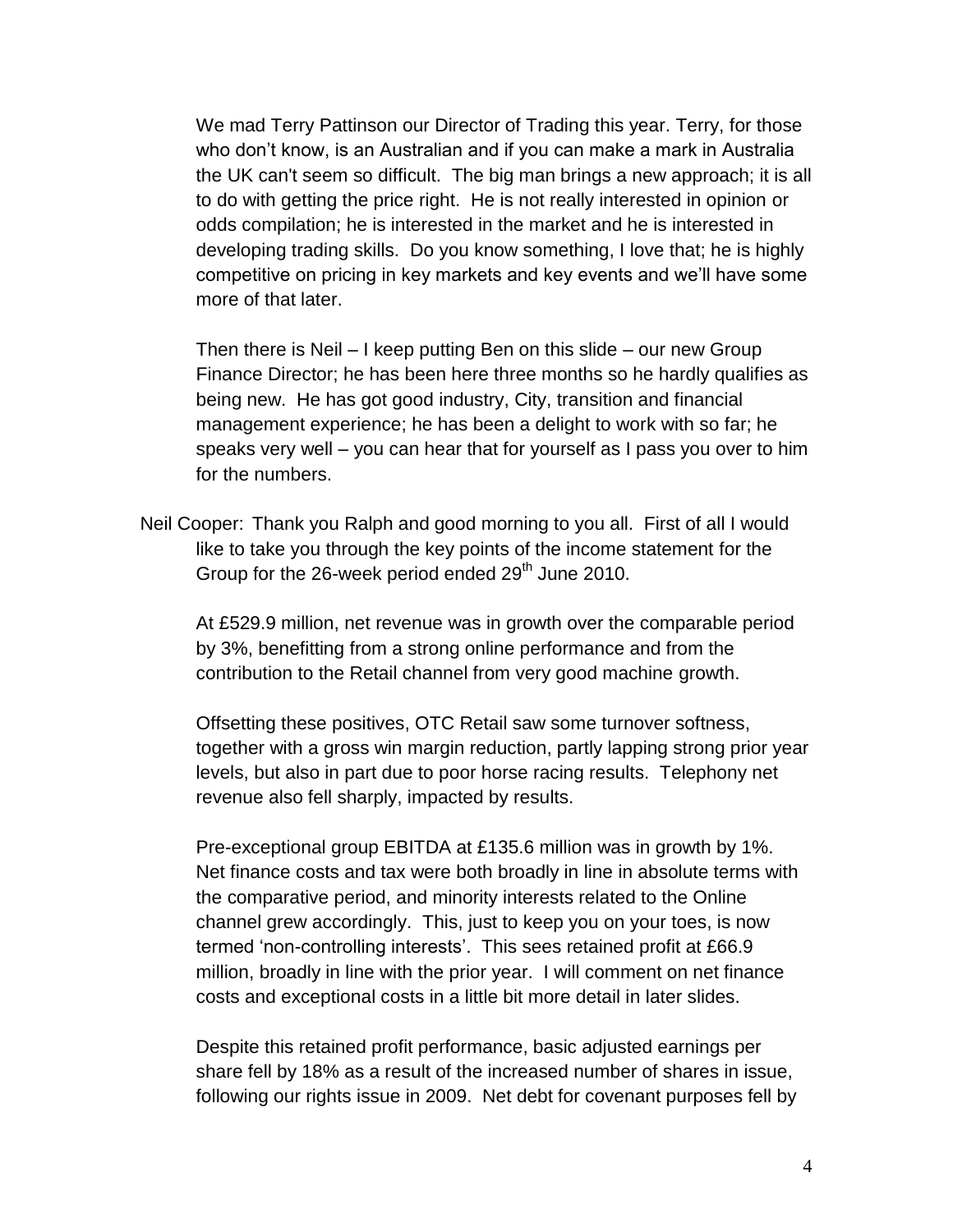£72 million from the year-end position to stand at £530 million. Finally, we are pleased to be able to confirm an Interim Dividend payment of 2.5 pence per share.

As promised, looking at the breakdown of exceptional costs, firstly we have a £4.2 million provision for the telephony restructuring announced recently, which, together with a further 1.3 we booked in H2, and the remaining 1.5 related to capital, equates to £7 million restructuring costs previously announced as part of this project.

Secondly, like others, we retained VAT following the [Rand] case and have [built] a £5.6 million gain arising from the preliminary settlement. Whilst the original costs relating to this were charged to ordinary profit, I took the view that this credit was both material and, unfortunately, nonrecurring and should be accounted for as such. I should just note that whilst HMRC have very kindly paid us, presumable reflecting their view of the likelihood of their success in appealing, they do continue to appeal the final UK Court judgements with the European Courts of Justice. There is a small chance that this credit may reverse should that appeal be upheld.

Finally, we have seen a further adverse movement in the balance sheet valuation of our interest rate hedges, giving the development of the yield curve in the first half of 2010. of this movement, the increase relating to ineffective hedges has led to a £4.1 million exceptional cost.

Moving into our key Retail channel, the following slide gives you the overview. OTC has seen a 2% turnover decline, largely in pence per slip, which when allied with a lower gross win margin year-over-year, has resulted in a 7% OTC gross win fall. Conversely, as Ralph has indicated in his introduction, we have seen an 11% increase in machine gross win. On a blended basis this totals a 1% growth in retail gross win, which translates to a 1% decline in out and out revenue following the impact of the VAT hike on machine costs.

Operating costs have grown by 3% in line with our previous guidance, and operating profit has fallen 8%, which we think reflects the operationally geared nature of this retail business.

In regards to the OTC gross win margin, the key movement against prior year have been the lapping of strong football margin in Q1 last year, which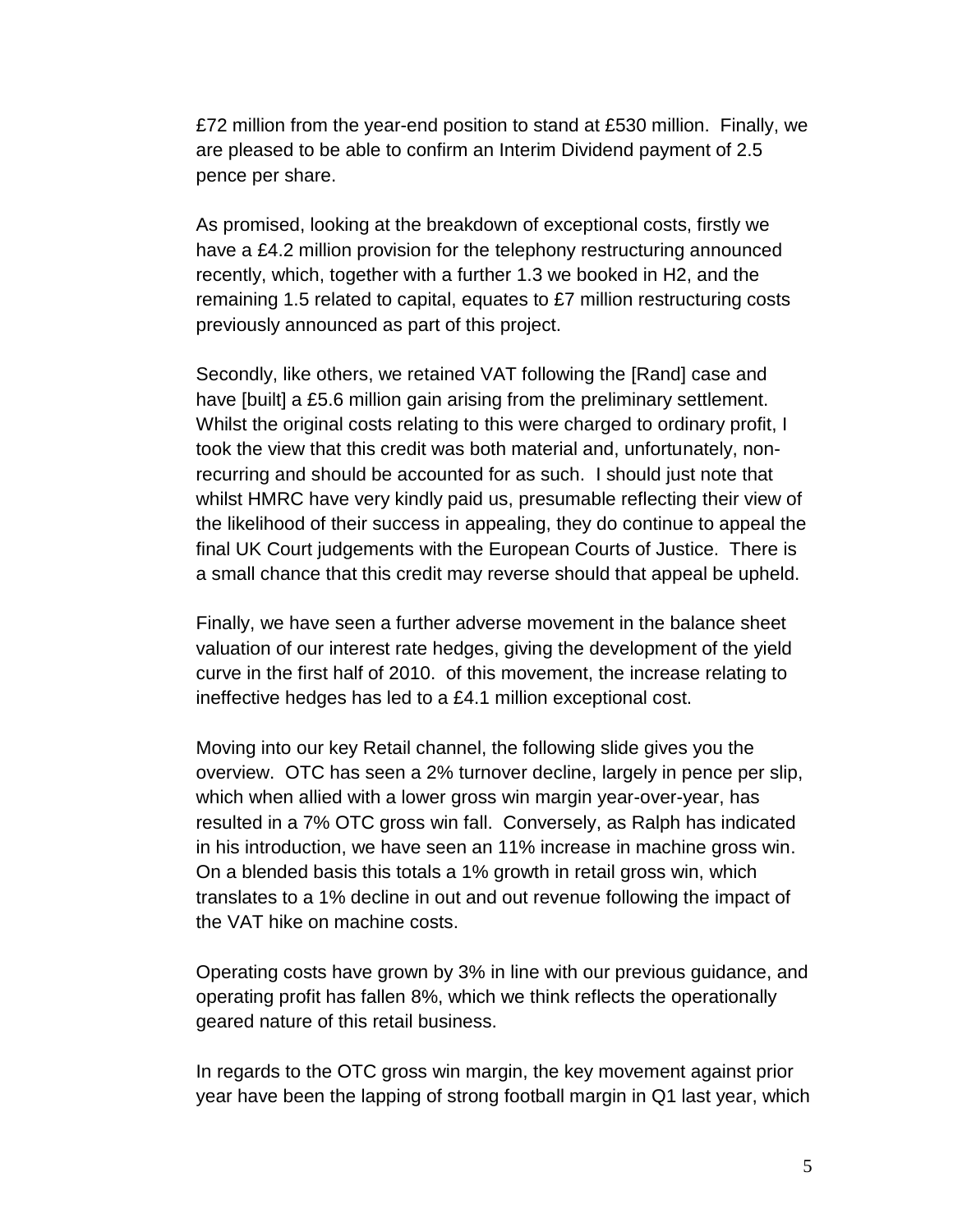I would remind you helped contribute to a First Half performance last year which was above our normal guidance range. Secondly, the very positive impact of the World Cup, but thirdly the negative impact of the Quarter2 horse racing festivals, which more than offset the positive World Cup benefits from a margin perspective. Underlying horse racing margin has also moved down, as both over rounds and runners per race have worsened.

Positively, at £836 gross win per machine per week, machines continue to demonstrate real strength, continuing a long-term trend of annual growth in this key statistic, indeed, growing by 61% since 2005. it is worth noting that we have made maintained a machine density of circa 3.8 machines per shop for three years now, with drivers of growth subsequently, therefore, being both product improvement and operational management.

Turning away from the Retail channel in isolation for a moment, this slide shows you some snapshots from what was a very successful World Cup for bookmakers. Benefitting from a number of group games going our way, period 6 – and I would remind you that the profit for this tournament fell into both period 6 and period 7. Period 6 saw £19.3 million in gross win across the three trading channels at a 25% margin.

Just for interest, we put our best and worst five games from the tournament in profit terms on to a slide. As you would expect, England drawing will always make money for the bookmakers. Punters had high expectations for Argentina in Argentina against Germany; and then for Germany in Germany against Spain. Those two results worked well for us too; and of course a nil-nil final at full time was also very welcome. For those of us in the bookmaking business watching that final, a very nervewracking 90 minutes it was too. On the flipside, favourites winning big as you can see from the list of worst game for us didn"t do us any favours at all. Strikingly, the sports book saw higher turnover in OTC retail for the tournament as a whole demonstrating the importance of this channel for us and please note that there is a slide in the appendix giving you the full tournament picture.

Given the volatility seen in our OTC gross win margin progression in the first half caused in part by the impact of horseracing festivals, we felt it would be helpful to you to show on a pro forma basis how material each of the key festivals in the first half can be. I"m talking about entry, which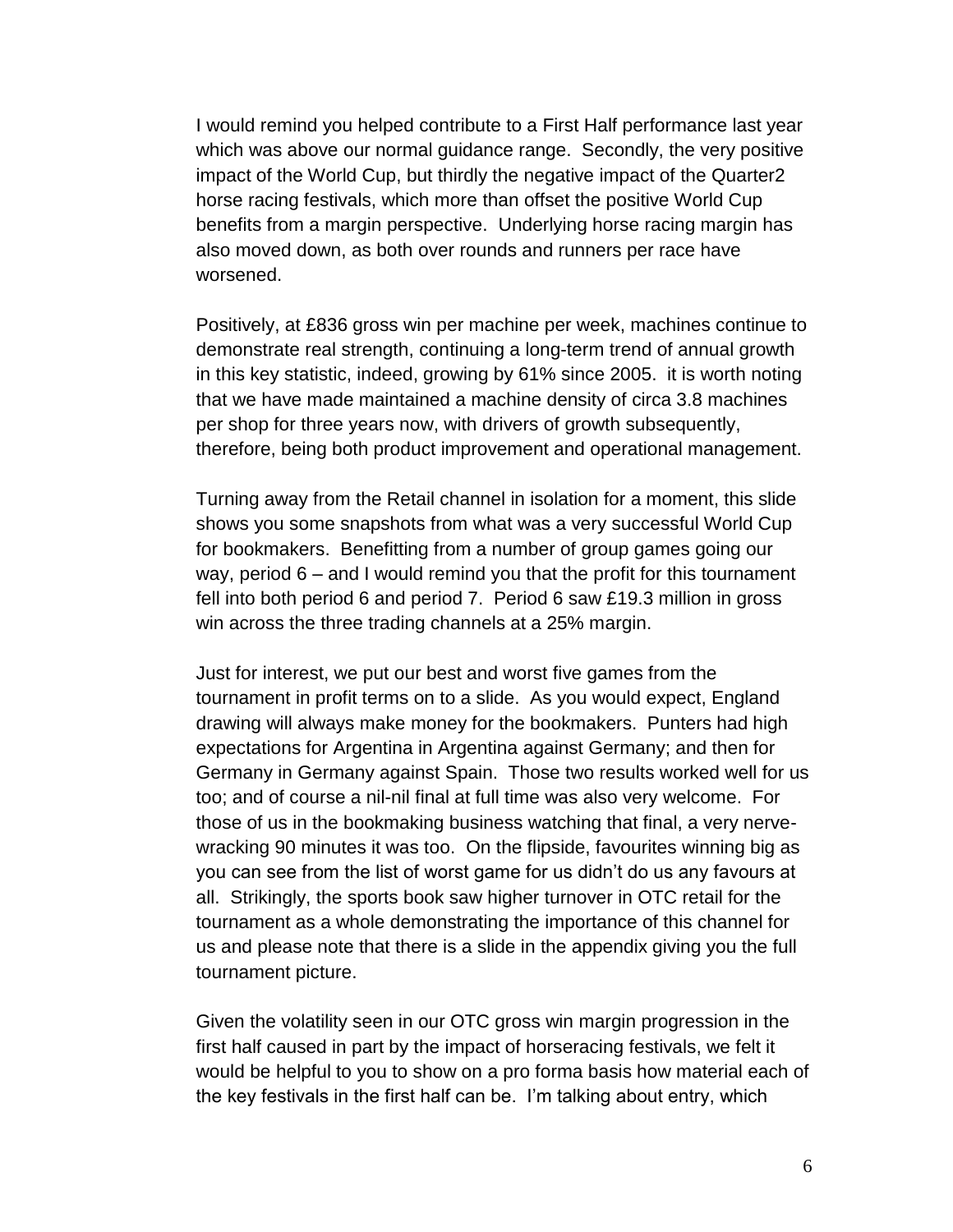obviously includes the Grand National, Cheltenham and Royal Ascot. The chart on the right shows the total gross win percentage variance between the best performance and the worst performance in the last five years at these festivals. Taken together with a pro forma base would be 1.1 percentage point in margin in the first half. I think it clearly demonstrates the potential scale of volatility outcome of these events. Of course our expectations do remain that OTC gross win margin will trend to the range of 17-18% over the long-term.

Finally, in retail, our cost base has grown by 3% year-over-year despite our staff costs in total being held flat and our property costs moving up only marginally in line with the [estate] growth over that period. The main drivers of this year-over-year £6.9 million increase in retail costs include a year-over-year incremental £2.4 million of marketing costs and additional content costs following an increase in charges from both SIS and TurfTV as well from the Racing Post. Subsequent to the end of the half SIS have announced a further 8% cost increase to take effect in the second half of 2010, but this area will continue to see additional year-over-year costs over the second half of the year.

As outlined in our trading statement in July, we made a loss in the telephone channel in the first half of the year. Despite good cost control with an 11% reduction in operating costs, trading results, particularly in horseracing, impacted this channel strongly. Gross win margins fell by 4 percentage points from 8.6% to 4.6% and accordingly a £2.3 million was posted and Ralph will discuss the changes we"re making here later.

Moving to the results for William Hill Online and commenting on the sports book and gaming separately, for the sports book, the first half saw a 77% increase year-over-year in that revenue from £21.3 million to £37.7 million driven by a combination of both strong top line growth and an improving gross win margin. Again, Ralph will outline later the operational and strategic drivers behind this growth. It is important to say that whilst we've obviously benefitted from the world cup with £6.2 million of gross win earned from the tournaments during June, turnover trends to the end of period 6 at +56% year-over-year were only marginally better than those seen for period 5 on a year-to-date basis, which were up 56% year-overyear. Gaming revenues were also positive with a 10% growth in total from 78.8 million in "09 to 86.5 in "10. Within this total Casino was in growth by 8%, although the closure of the French operation in June is likely to see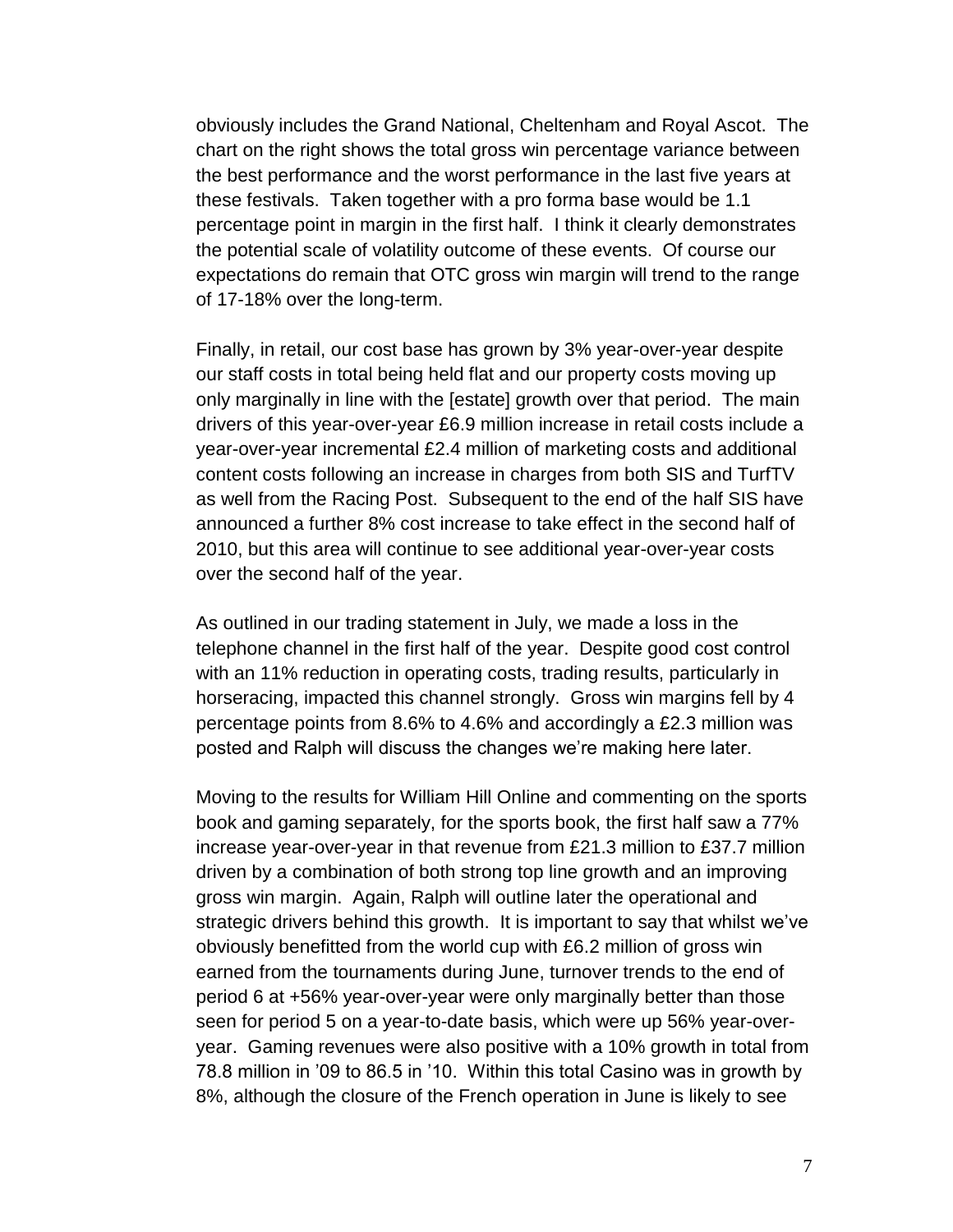this go backwards in the second half. Poker, reflecting market difficulties seen elsewhere, was down 5%. Finally, Bingo grew 52%, although to be fair, off a relatively small base. Cost of sales fell by 30%, showing the benefits to the relocation of the sports book to Gibraltar in the second half of "09 and operating costs grew by 27% leading to an operating profit at £44.9 million up to 43% on the prior year.

Without stealing Ralph's thunder I thought it would be helpful to show our key operating metrics in support of this very strong financial performance in Online. Within sports book whilst turnover grew year-over-year by 59% despite the fact that in-play betting through the sports book more than doubled with pre-match [still in] growth by a still impressive 44%. Together with this top line growth the Group has also seen margin improvements during the half with gross win at 7.7% up by 0.9 percentage points on the prior year. For the Online channel as a whole, new [active] grew by 20%, new accounts by 38% and revenue per new [active] by 4% with average cost of acquisitions now standing at around £64.

Looking at a cost base analysis for William Hill online, whilst expansion and marketing investments are growing the cost base, the rate of growth at +27% is behind that of gross profit growth in the half of +33%, so operating profit margins have therefore grown to 36% in the first half of 2010 versus the comparable period at 31%. As the table shows, we"ve seen an increase in marketing investments during the half as well as seeing growth in staff costs as the infrastructure continues to be put into place to support what is a strongly growing business.

Moving away from individual channel results towards the consolidated Group results, the Group has seen a modest fall in its total net interest. As the table breakdown makes clear, a successful bond issuance in late 2009 designed to both increase the [unclear] of our borrowing and reduce the reliance of the Group on bank debt has enabled us to reduce our bank loan interest albeit with the introduction of bond interest and that change has, as you can see, changed the profile of the net interest number.

The last two years has seen a restructuring of the Group"s balance sheet. We had a reduction in bank debt levels, through a rights issue, through a bond issue, and through considerable self-help. The Group migrated onto its previously negotiated [unclear] agreement during the first half of 2010 and has continued to reduce its net debt levels with net debt [unclear] now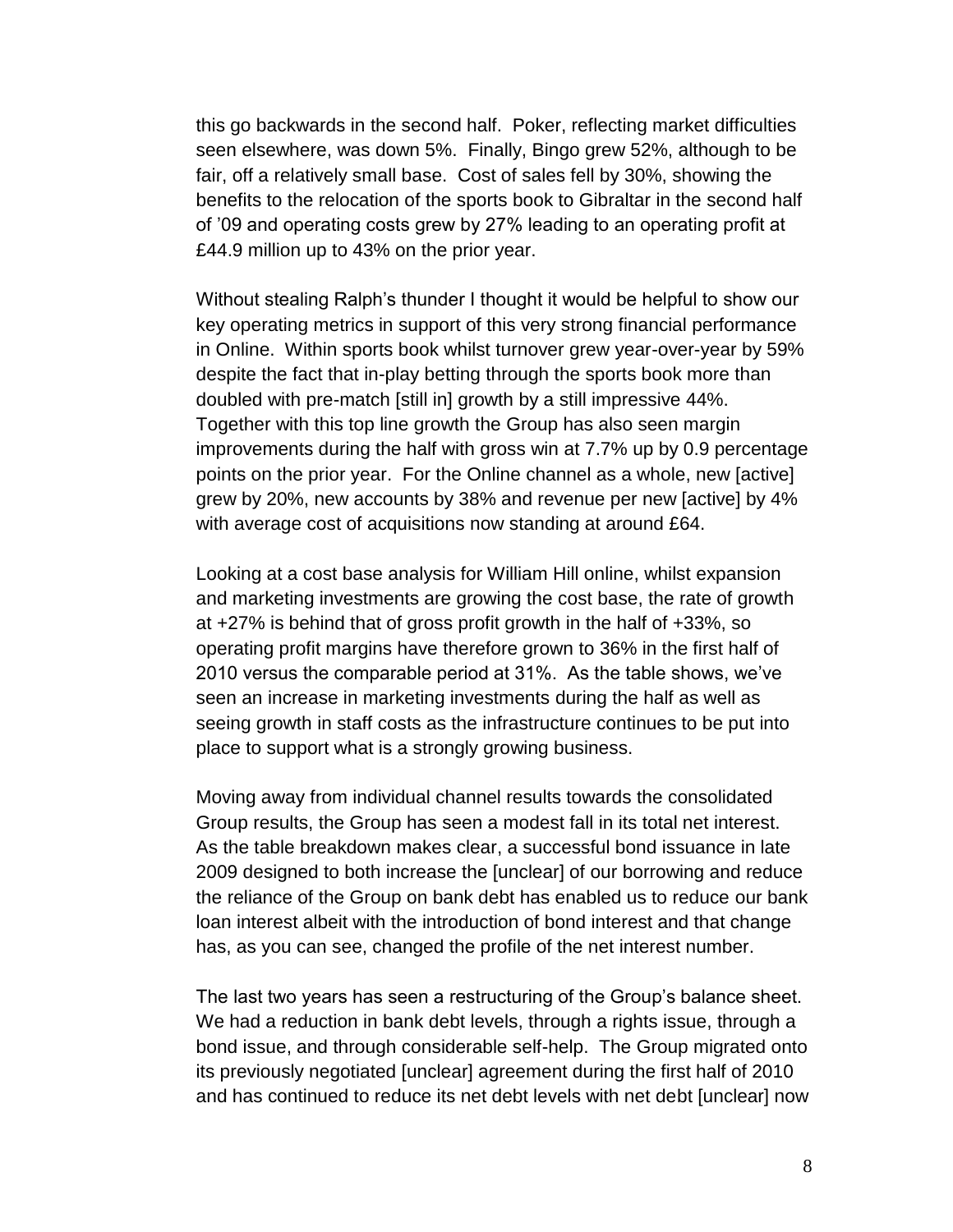standing at £530 million, which is down 106 million from the position in 2009 and 72 million from the position at the end of 2009. The Group"s banking covenant outcomes are very strong at below 2 times of net debt over EBITDA and together with £310 million of both [unclear] headroom and existing available cash resource leaves the Group well placed to exploit further opportunities for growth of its online business.

Finally, a quick rattle through other key financial items from today"s statement. Firstly, with falling asset values and a reduction in the discount ranges to value the liabilities of the pension fund, we"ve seen an increase in our pension deficit during the half as a result of the roll-forward valuation of the half year. Secondly, and I alluded to this in part in my earlier comments, the forward yield curve has stayed flatter for longer than we had anticipated at our year end hedge valuation. This has given rise to a further cost in the half of which the element relating to effective hedges has been taken the reserves and the element relating to ineffective hedges has been expensed via exceptional items. Positively looking ahead, the bulk of these asset and money hedges will have expired by the end of 2012 and in the appendix, I enclose a slide looking ahead at current balance sheet values so you can model this item properly in terms both of cash and of profit. Finally, just restating our announcement of the 2.5p interim dividend.

Thank you for your attention. I will now hand over to Ralph who will share with you some of the operational and strategic details of what we feel has been a good half progress.

Ralph Topping: Let"s drill down to some of the detail. We spend year 1 on integration. That was building the team"s operational capabilities and improving the products, so in year 2 we"re seeing the benefits now. We"re using our marketing teams in Tel Aviv and elsewhere more and more effectively and increasing distribution outside the UK. It"s particularly good to see sports book deliver the results, but there"s more to do. [We aren"t] going to stand still for this is a programme of continuous improvement and that"s what"s driving our performance. I promised the last time we gathered that we"d be spending more money on marketing when the product was right. [It is, we are]; the first TV advertising for sports book brought excellent results. We"re putting more resource into TV advertising this year and next.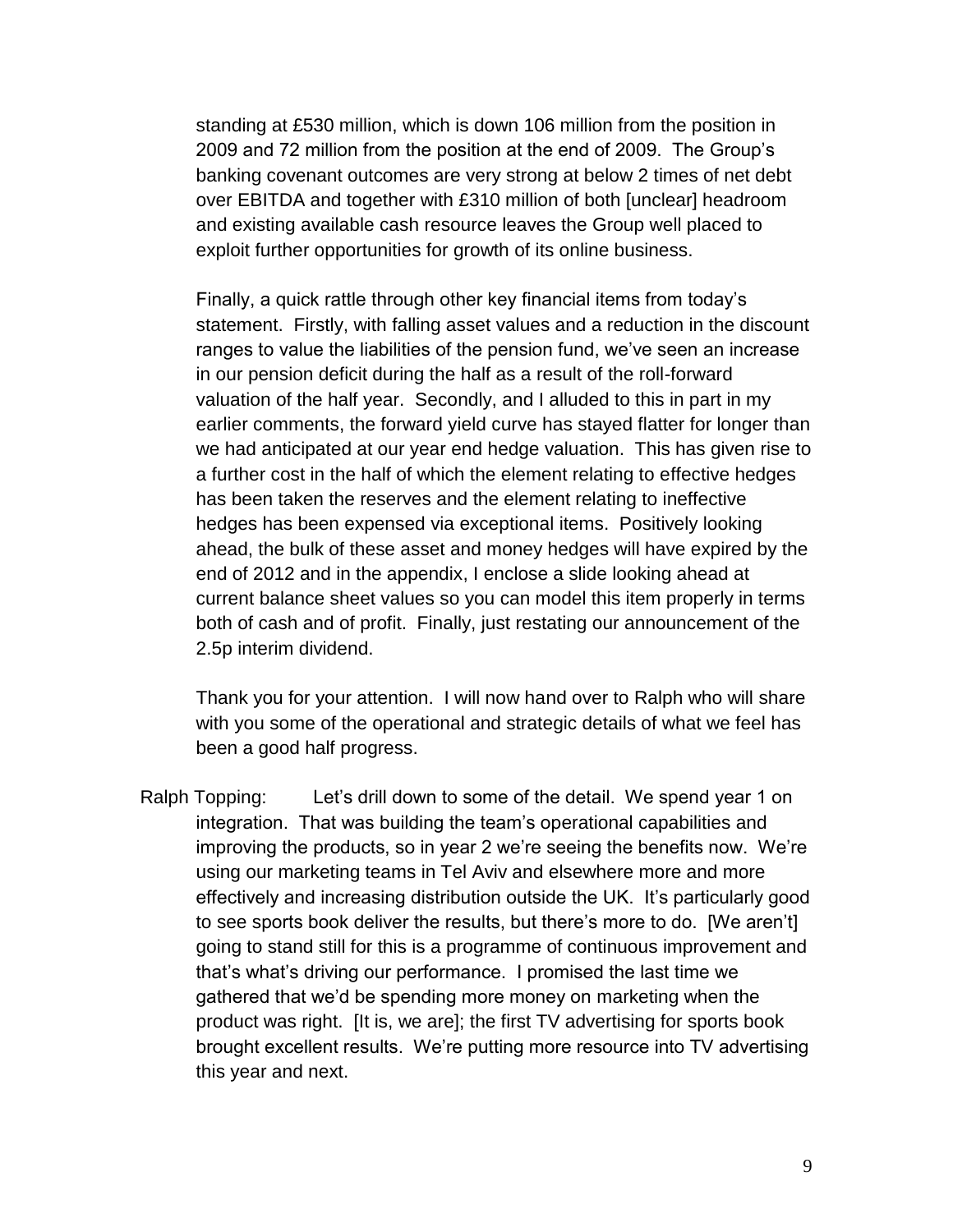Our primary focus is the UK and market share, but we have 21 different [language states] available now. We're not neglecting gaming, we're making further improvements there too. The big story is always sports book and the big stories in sports book are football and in-play. We"ve had 134% growth in football turnover and 102% growth on in-play numbers. Bet volumes increased by 51% of H1 to 42 million and the average transaction size was up from £12.31 last year to £13 dead-on this year. At the end of week 21, if we just look at that, the average transaction size was 12.63p versus £11.94 last year, so we had a good World Cup, but it wasn"t the World Cup that drove these figures. In-play was 33% of all turnover in the period. If you take out horseracing, it was half of the turnover on sports betting. One of our aims is to be marketleading in football. We"re now offering 100 in-play markets per football game. If you look back a year ago, I"m almost ashamed to say it was 5, so that"s 20-fold increase. If you look a the big matches, the top tier games, it"s 125 and pre match is just as strong, almost 100 markets in the top [unclear] games against 40 last year. We offered in-play in lots of different sports during the half and our margins are up and in-play, they"ve doubled. Gross wins in football were up 300% year-on-year; gross wins on in-play tennis doubled.

Once we get customers coming to the sports book we find they tend to look at gaming as well and we've been tailoring our products [unclear]. We"ve launched 30 new games, working with big media players such as Endemol, Freemantle and also specialists like Cryptologic and [unclear]. The platform runs flash-based games. They"re an absolutely ideal crosssale to sports book customers, because they download so fast. Bingo is now bigger than Poker. We've added Swedish and Spanish sites this year. We"ve seen a 37% increase in [unclear] from Q2 last year to Q2 in 2010. Bingo is making real progress because of successful TV campaigns and also use of social media.

Our marketing spend in H1 [unclear] was up year-on-year at around 25% of net revenue. That"s actually lower compared with other organisations and we may look to up that. We want more market share in the UK and under [Christo"s] guidance that means high profile TV advertising of our sports book this year for the first time, but certainly more of it next year. It"s been highly successful. It"s enhanced our brand profile, but it"s also importantly linked to the William Hill brand name for football. You"ll see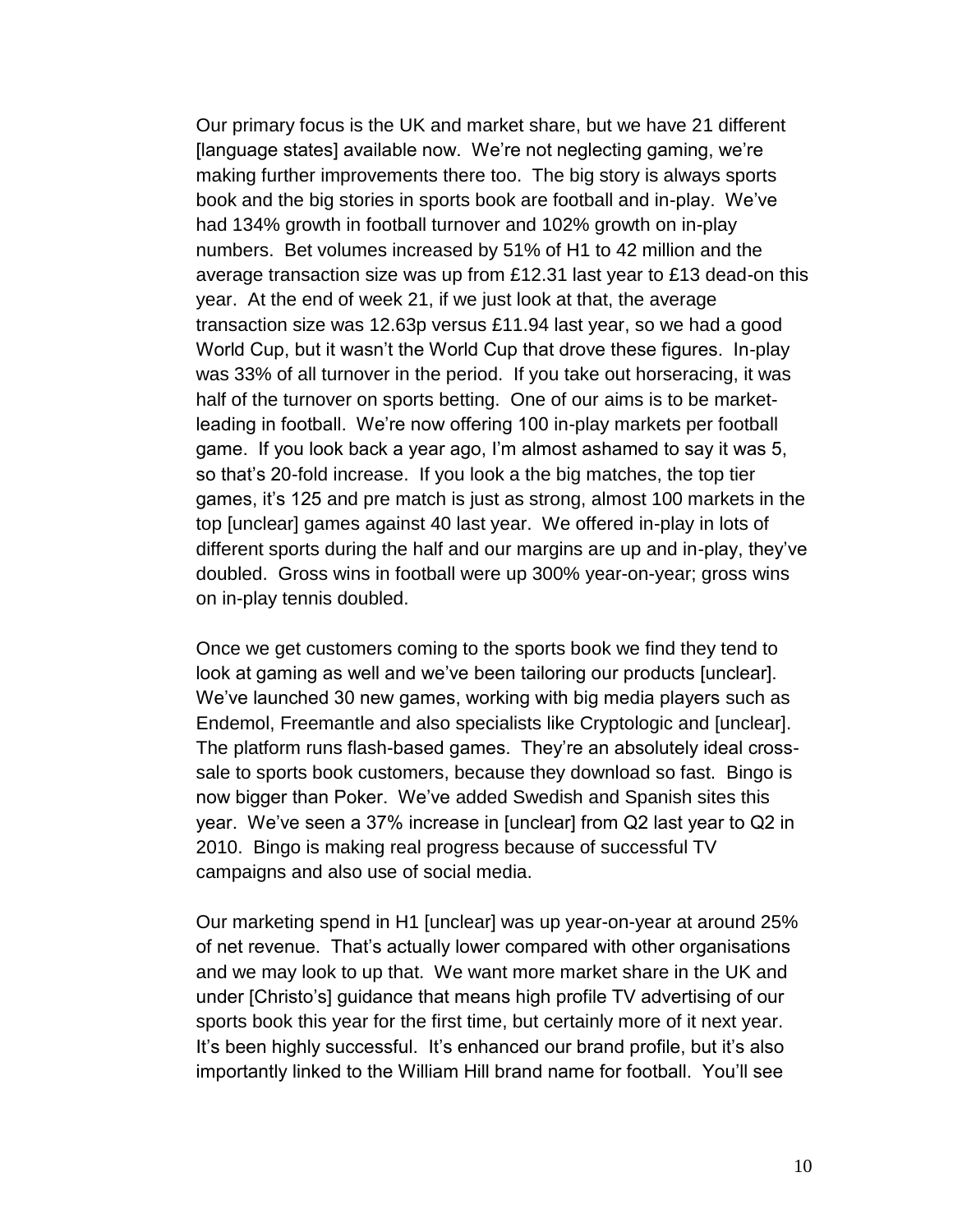more of it in the coming months along with more campaigns for Bingo, which have been a big driver as a [unclear] product growth.

We promised 21 new language sites in 2010. That's 16 languages and 5 specific English language sites for other countries and we"ll have that by the year end. We"ve been awarded an Italian licence and are preparing the site for launch. We"re going through the process for our licence in [Denmark]. France, what can we say about France; France is different, viva la difference. French likes to be different and we announced in May that we"d closed the customers with French addresses. We may not agree with France's approach, but we really respect the Government's local laws, especially one that is as rational, progressive and forwardthinking as France. We intend to apply for our licence, but it"s not our commercial priority given you face, 1) a high turnover tax, 2) horrible parimutuel betting on horseracing, and 3) lack of casino. One day France may be attractive, but their regulatory regime needs to change and when it comes to change, we know the French, don"t we, they"re as quick as a drugged tortoise crawling over treacle. How do we continue to yield good results, but here there's a big bear outside and we've got to keep feeding it, so you"re the first guys to ask what"s next? It"s like kids in a car, when are we going to be there, Dad?

Let's start with the sports book. We're extending sports book in further channels and increasing our share of [wallet]. [Telly"s] revolution in the inplay football betting continues. We will release the next tier of products early next year whereby we"re going to create new and dynamic markets that settle every minute of the game. This is going to help the sports book offering and also our growing Smartphone offering. The big games will have more than 200 markets per match this year and as an industry first we"re going to be offering every UK domestic football match in-play in the English Premier League, the championship, English Leagues 1 and 2, Blue Square Premier, Scottish Premier League, Scottish Divisions 1, 2 and 3, [unclear] taking place in the UK. That"s about 90 on a Saturday afternoon at the same time.

We're putting in place a localised service for 2011 that will [unclear] average [shop] in the country at the same time. That"s how important football is to us, that"s how important football is to our customer and that, by the way, is how important our shops are to us and our customers in [shops]. There's much, much more coming. And playing basketball is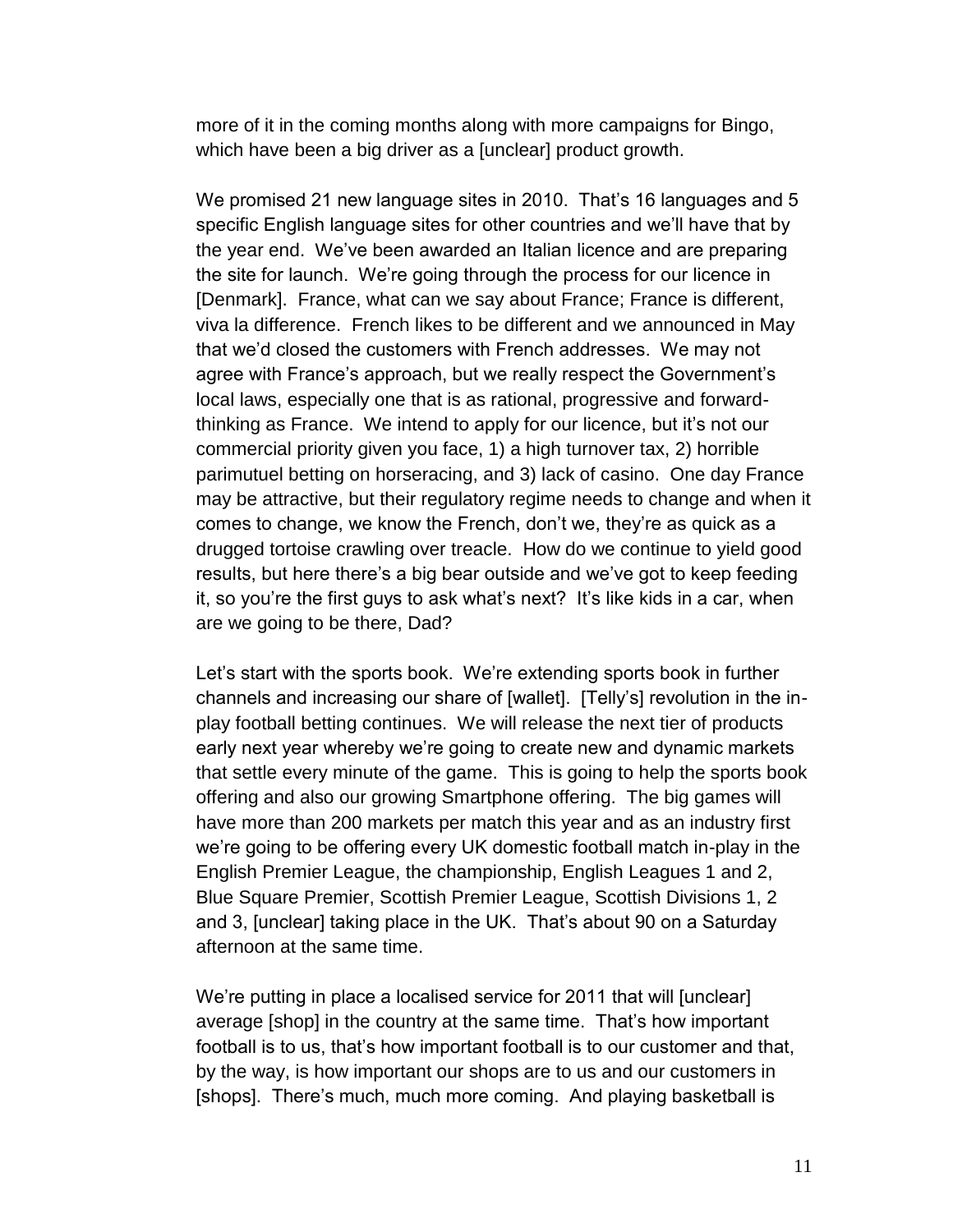critical to some key European territories and cricket where there"s been a big increase in [fixtures], particularly 20/20. Next year we move on to Australian sports, Gaelic sports, ice hockey, darts and in time for the World Cup, Rugby Union. Did anyone mention horseracing and running; all UK races, that"s coming.

We're launching financial betting in Q4 that will stand out. That's out own, that's propriety. It's [in test], it's simple, it's different, you'll like it. Don't ask me any more; I'm not telling you any more, just wait and see. Q4, not long to go now. We"ll do more with mobile betting too. We"ve had a 450% increase in the number of Smartphone bets this year and that"s continuing post the world cup. We"re developing apps for the iPhone, Android and Microsoft platforms, not just a replication of our online site, but a new way for people to bet and we"ll be doing an app a month next year. As our business moves forward, so does the need for more resource and marketing. We don"t only need to attract new customers to William Hill, we"ve got to keep them, we"ve got to grow the value of the customers we already have, so we've developed a [structured focus] to get, keep and grow customer clients in every market we operate. It tells us which customers will drive value and where is the right place to invest, so while our marketing team in Tel Aviv will continue to do great work for us and drive new customers to William Hill, you saw the [new figures] on the subject, another marketing team in Gibraltar will focus on developing and growing relationships with those customers for the long-term. We"re making customer knowledge and insight a key pillar of our marketing efforts to better insights in customer understanding. We can design customer experiences that our customers really want and we"ll have them coming back to William Hill and retain them in our business for much, much longer.

The UK remains our primary focus, but we look beyond to regulated markets. We divide those according to whether we think they"re heading for a favourable or unfavourable regulatory regime. By favourable we mean a market with no indiscriminatory access, so we"ll not [bother] with France, to all or most products in which we are able to compete. This picture is highly subjective and it can change almost week by week. We like to give a general [pencil] [unclear] [mafia] there at the back of the room gainfully employed.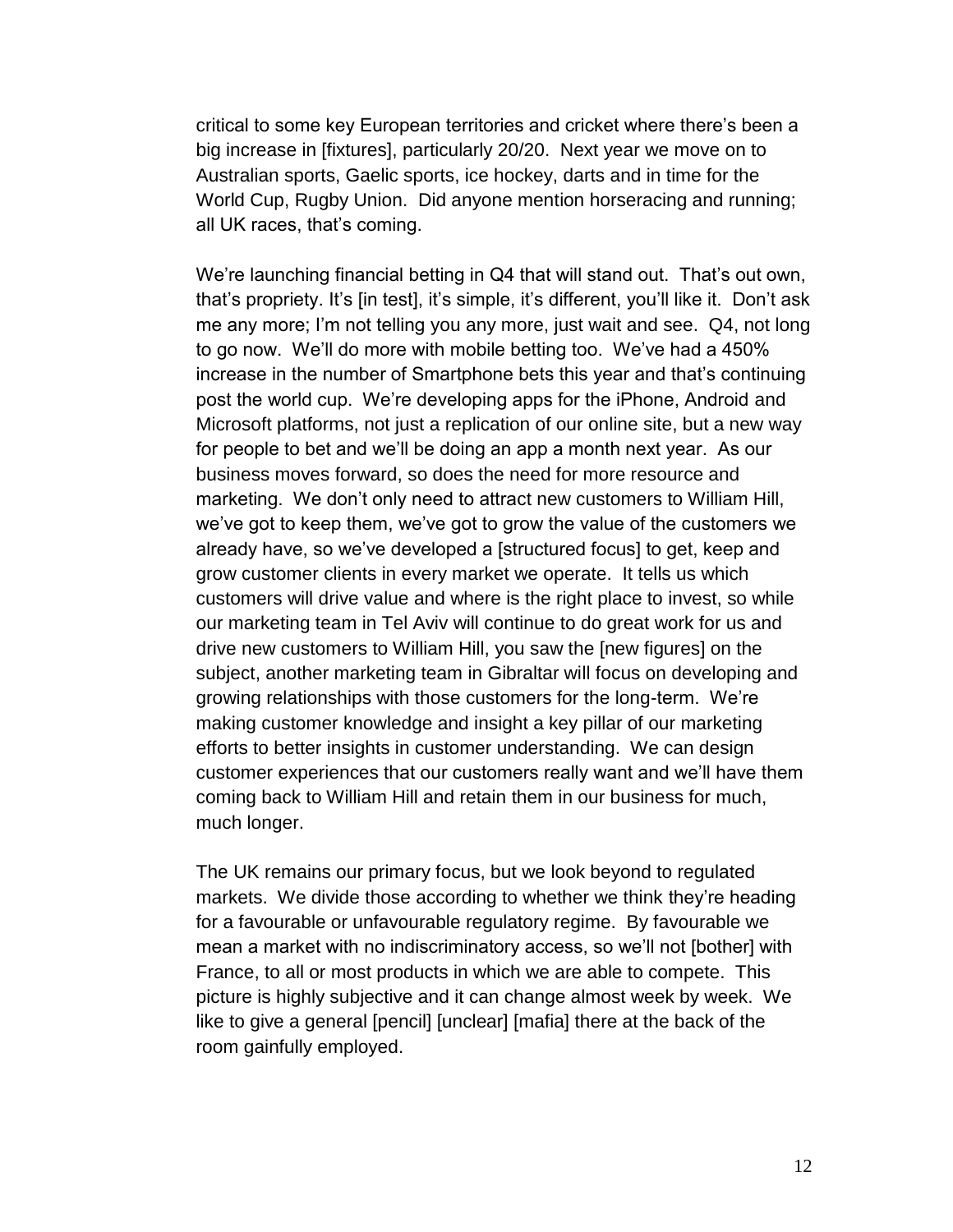Right now we"re engaged with a handful of countries in each of the two regulating [countries] beyond them or many countries that all added up contribute less than 1% of online"s net revenue. Some investors were, however, potentially [unclear] to changing regulations [unclear], [they] want to know about risk too. I"m not going to jeopardise commercial confidentiality, but let me give you some detail to allay some of those fears. First, our revenues actually come from more than 125 countries. Secondly, the UK remains by far the largest, 67% of net revenues. We"re put a lot of resource in and are looking to [unclear] of the UK market. We did have significant exposure in France, which represented 7% of net revenues in H1. Closing to our French customers, we"ll have an EBIT [unclear] around 5 million. Bottom line, we prefer regulated countries and we"ll take licences wherever they are available and we focus on marketing spend on a small number of key countries. Yes, we"ll continue to provide services [unclear] but we"ll spend our marketing money promoting licensed local sites where regulation brings a greater degree of certainty. Just to repeat myself, above all, the UK remains a big priority. There"s still a lot of market here to go for.

Of course, in William Hill as a whole we continue to develop the organisation. We bring in new people; we have new roles for those people, we want hungry people in our organisation and we"ve put the benchmarks up. We want high performers and we want high deliverers. Jim [Mullin] is a good example. Jim"s got a strong background in virtual product development and brand extension for a very friendly and focused company called News International, and he"s also worked for [Arp] Worldwide. He"s got a good track record of delivering on major projects. Jim will be in charge of operational activities day-to-day, which frees up Henry Birch to focus on strategy, partnerships, business development, international M&A, HR, legal, regulatory, all the little things that the Chief Executive spends his time on from time-to-time.

As we push for a bigger share of wallet, we're also [looking to two things]: a Gibraltar-based Director to help online focus on the customers, someone fully experienced in managing CRM and various customer services. We've still got a lot of it online but also putting a lot of effort into retail. This year we expect to open nearly 70 new licensees. When you look back over the last four years that"s something like 250 new licensees in our last four years. We"re generating excellent value returns. Some competitors keep going for city centre locations. Those rentals are three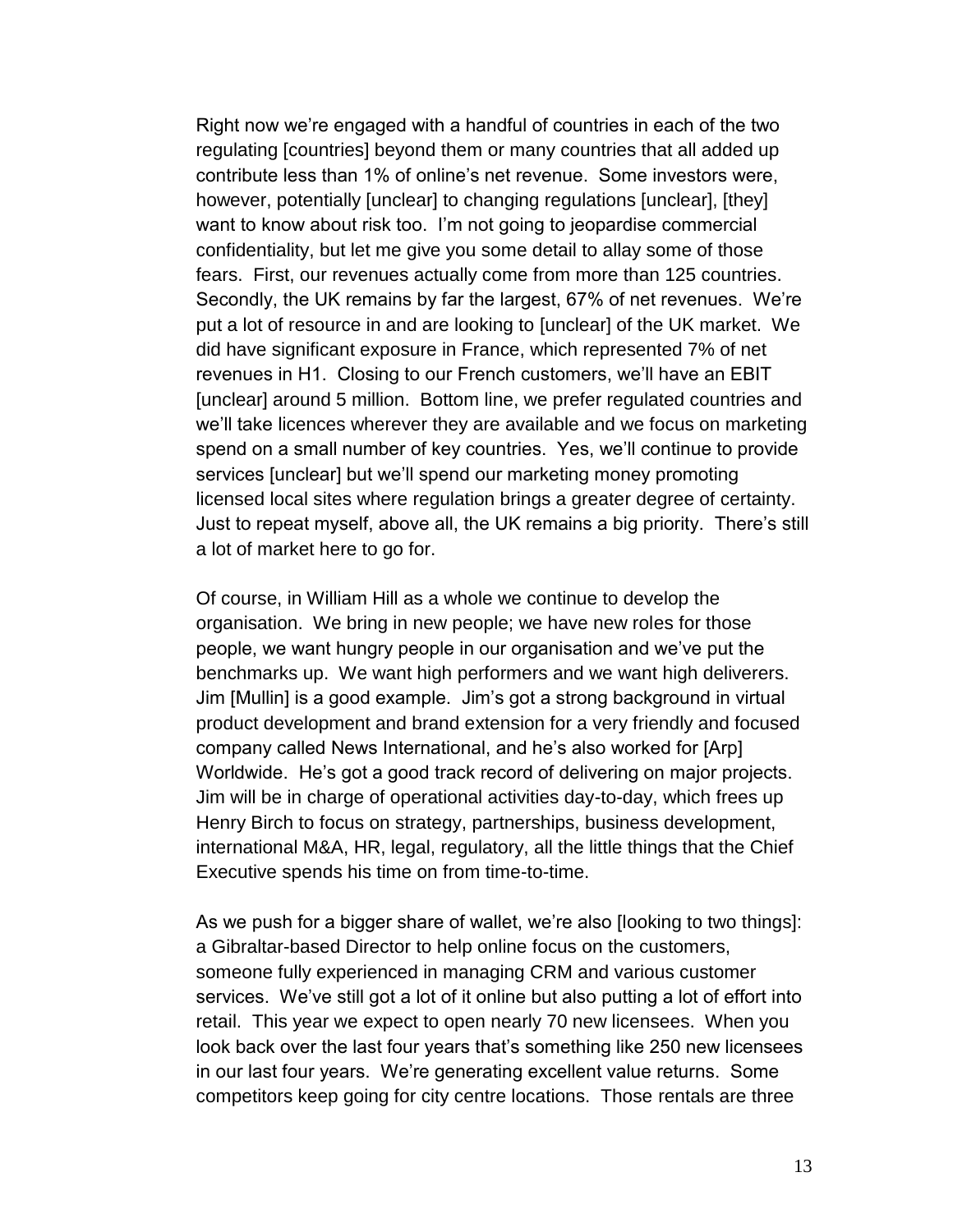or four times higher and to my mind the Development Directors should be shot or fired on sight; I think one of them was fired from [unclear], but better be careful because there will be a lawsuit. I think he left us [finger flat]. I'll tell you later.

That brings with it a huge downside risk. If we look at our strength in machines, just looking at the numbers there they speak for themselves and as ever we"re a company which has been in hardly any strong cost control. All in all we generate more profit for shareholders and customers, and that's what it's all about. Now these are rough numbers, but first half Paddy Power is on about 28K. We can even beat Ladbrokes who around nearly 70 and William Hill is on something like [40-48]. Overall I remain convinced we are well positioned for when [unclear] retail. I have no absolutely doubt about that.

I manage to be very surprised when people talk about structural decline. It"s usually the same people who talk about Scottish football product. They never actually go to a game in Scotland. They never go near a betting shop, but they feel well capable of talking about it. You really have to look at retail in total nowadays; not OTC and machines in isolation; that is old hat. OTC bets are not placed by a separate group of punters wearing bobble hats. They are all the same, so when we same overall transactions we feel we"re up by more than 20% in the first half of the year. It's a positive sign that the underlying business is in good nick.

As evidence of the economic impact in the OTC pence per slips in, which was down 6% half one last year, it was only down 1.5% in the first half of this year. The number of OTC slips is broadly flat and flatter alongside continuous [grossing machines was flat]. Now that is encouraging. It says…it definitely to me suggests potential for improvement once the economy picks up. If transactions fell of a cliff, I really would be worried. Transactions are not falling off a cliff.

Question: when is it going to pick up? Well, I'm sure we"re going to ask you that question later on when we make this session really interactive. We"ve taken a conservative approach. We assumed continued pressure on the working men and women in half two 2010, and at least half one 2011. On machines, the Storm benefit continues to come through. We"re innovating continuously and managing more effectively. Now London gross win per machine at an early stage was £1,100 per week and the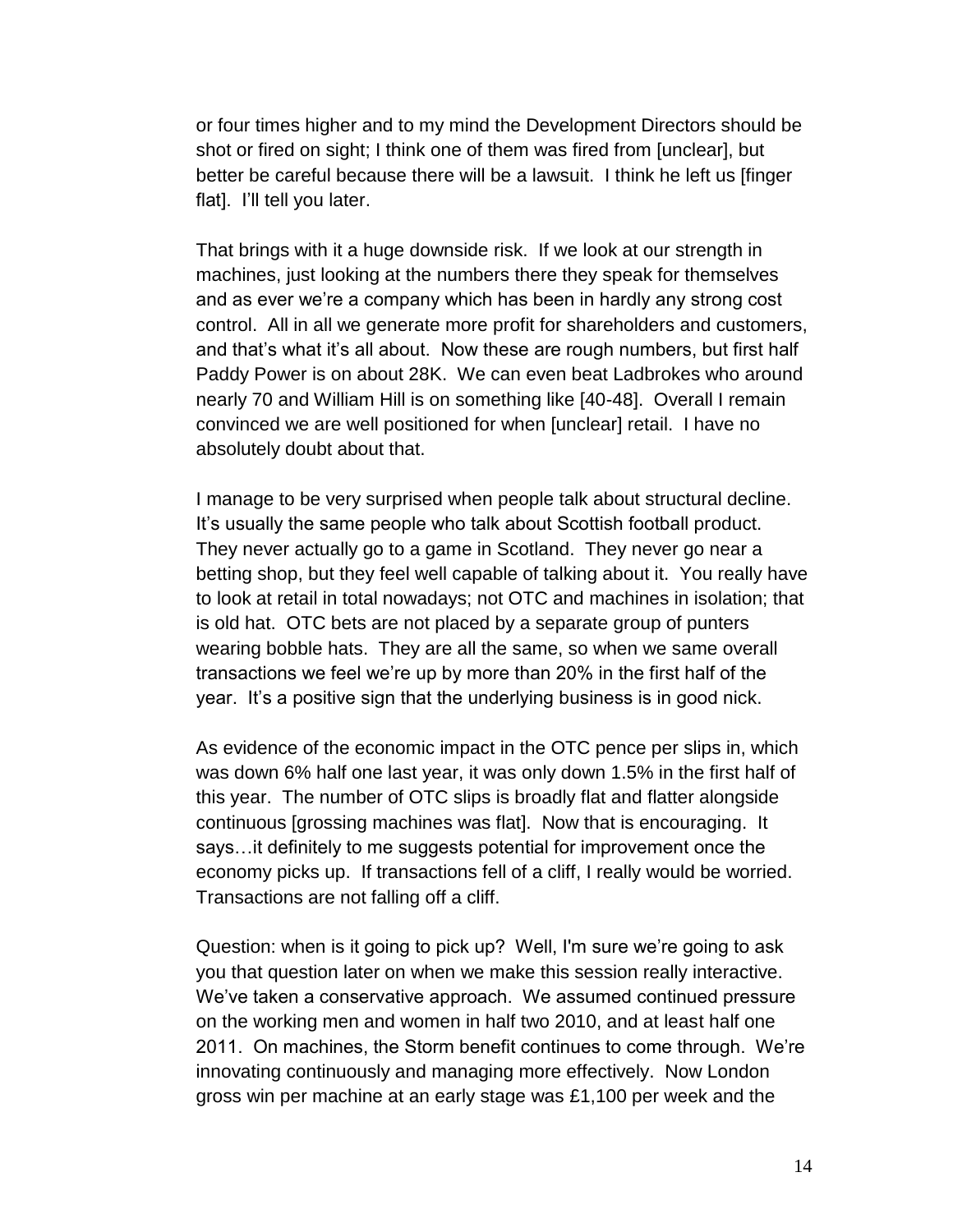capital shops make more from machines than over the counter business for the first time this year.

As for the cost space, our pay freeze which we"ve had for 31 months will end in October. Picture costs are rising. We"ve got a VAT increase next year, but, hey, you don"t get a new Finance Director for nothing. We"re going to be rigorous and focused, and Neil"s going to be even more rigorously focused. I've asked them to scrutinise all costs in this year"s budget round not once, not twice but three times, so I mentioned to my Executive Team today that there are three rounds of pain to go through and that work is underway.

We announced our changes to telephone last month. You know the story. Offshore operators and exchanges have benefited from a different playing field. We've campaigned a long time but nothing has been forthcoming from the last Government. In Q4 we paused the existing UK business and William Hill Online establishes a new business to manage our telephone customers. Some clients will be managed by a specialist team in Gibraltar. Others are going to be outsourced to the specialist call centre company called Vertex. Now Vertex takes over our existing Sheffield call centre. Discussions are going on with employees in our other call centre in Leeds. It"s a difficult time. I have to say, having been up in Leeds last week, our staff have been brilliant in their response – absolutely brilliant. It"s a testimony to their professionalism.

William Hill has currently got a savings of between 4 and £7 million a year. That"s 4 million and £7 million a year and we"ll tell you when things are clearer when they're nearer to 4 or whether they're nearer to 4 or 7.

As you do from time to time, you listen into the other presentations elsewhere and I couldn"t help hearing Tote and other presentations about leadership and trading. They really made me chuckle and brought a wee bit of sparkle into a dull day, so let me educate this audience about what leadership actually means. We've almost certainly worked in the industry or been in a big business before and I'm going to educate you a wee bit about what leadership is, so the next time [you'll be in this] you'll know what we're talking about.

Let me tell you about Terry. In nine months he has transformed the way the In-Play Department trades and thinks. It's a vision that's led by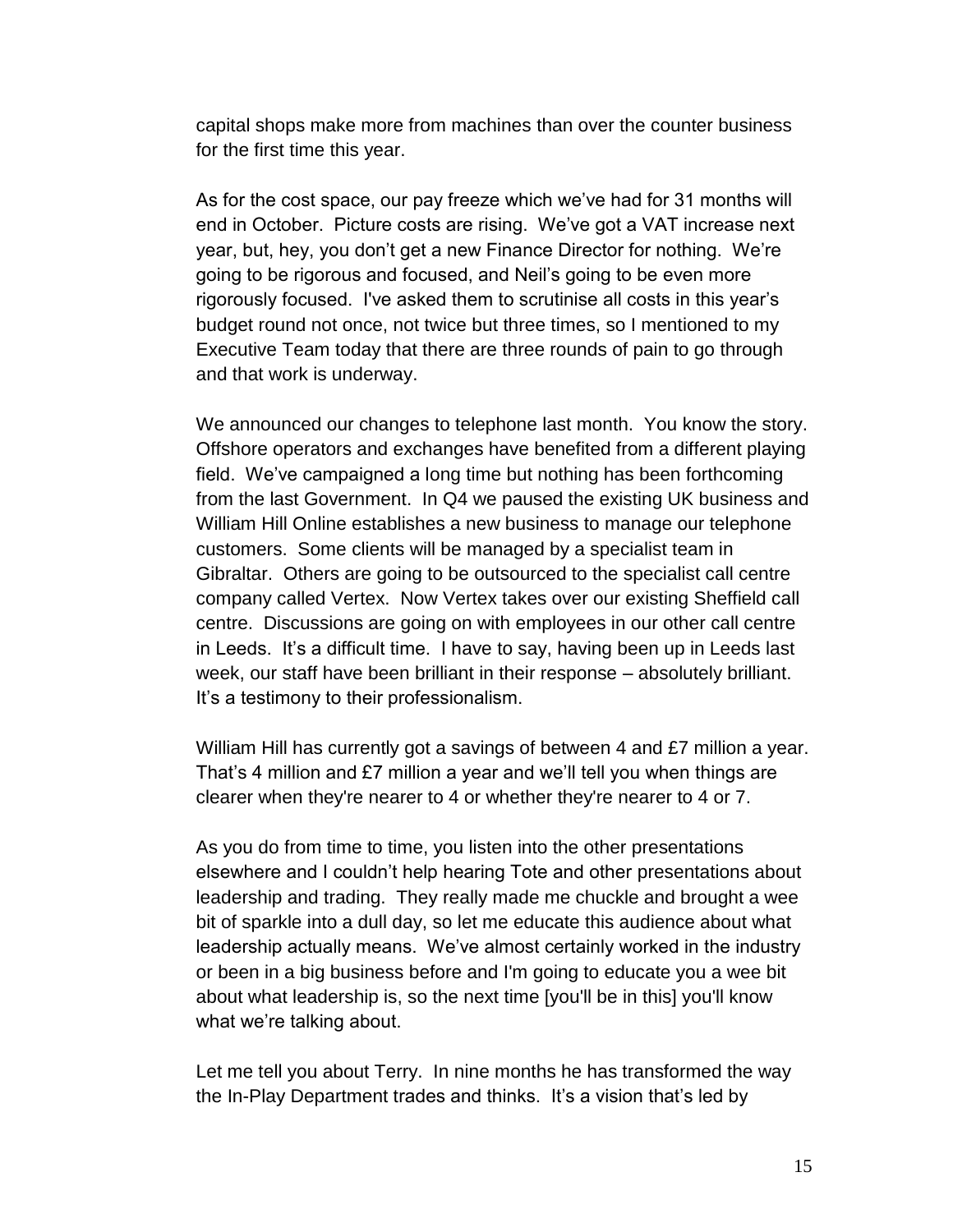technology. A single point of pricing entry that caters for multiple channels. That pricing service feeds into retail and will allow the advancements in sports book deployed passed on. Terry has extensive trading experience and a strong understanding of [how we are now]. He"s doing big things for our reputation as proper players. We"re bookmakers first and foremost; we are layers of bets.

Now I"ll give you some recent examples and major events. The World Cup Final we went 65 Spain at 90 minutes. We were into the Final winning on both teams. We felt the strongest price in the world on Spain was in the Far East and we went 65 Spain; no one in the UK or Europe matched us. On the World Cup we were the first bookmaker rather to go 8/1 on England. The competition followed days later. On the Open Golf Championship we went the big standout price on Tiger Woods (7/1) and that beat all competition. On the Derby we went 3/1 Jan Vermeer. That was the best price available throughout the morning and went until 15:30 – half an hour before the race we stood the price. If you look at the pricewise grid in the Racing Post for Saturdays during the 2009/10 football season, you"ll see who offered the best price in any selection. Funny, isn't it? Yes, whoever had the idea that Paddy Power were the most competitive. I love the comedian Frank Carson and he used to say, "It"s the way I tell 'em".

Moving onto the betting industry"s leadership, the betting industry"s principle leaders are here in the room with us today. We saw David Steele when he presented last November and he spent 20 years with William Hill. He"s led [Refill]; he now leads Corporate Services and Government Affairs. Andrew Lyman, who reports to David, joined us last November. He was previously Chief Executive of the ABB and in a former life he was Director of Monitoring Enforcement for the Gambling Commission, and he worked for the Financial Services Authority. He"s a highly respected and frequently consulted expert on this wide-ranging regulatory and political subject area, and an industry leader; no one else could touch him in this sector. There are very able, diligent and hard working people at William Hill who are leading the way with David Steele, who is the Vice Chair of the ABB; Thomas Murphy, who is Vice Chair of the Bookmakers" Committee that represented bookmaking on the Levy discussions; and Steven Reid, who sits on the RGA"s Executive Committee with Thomas shortly to join him there.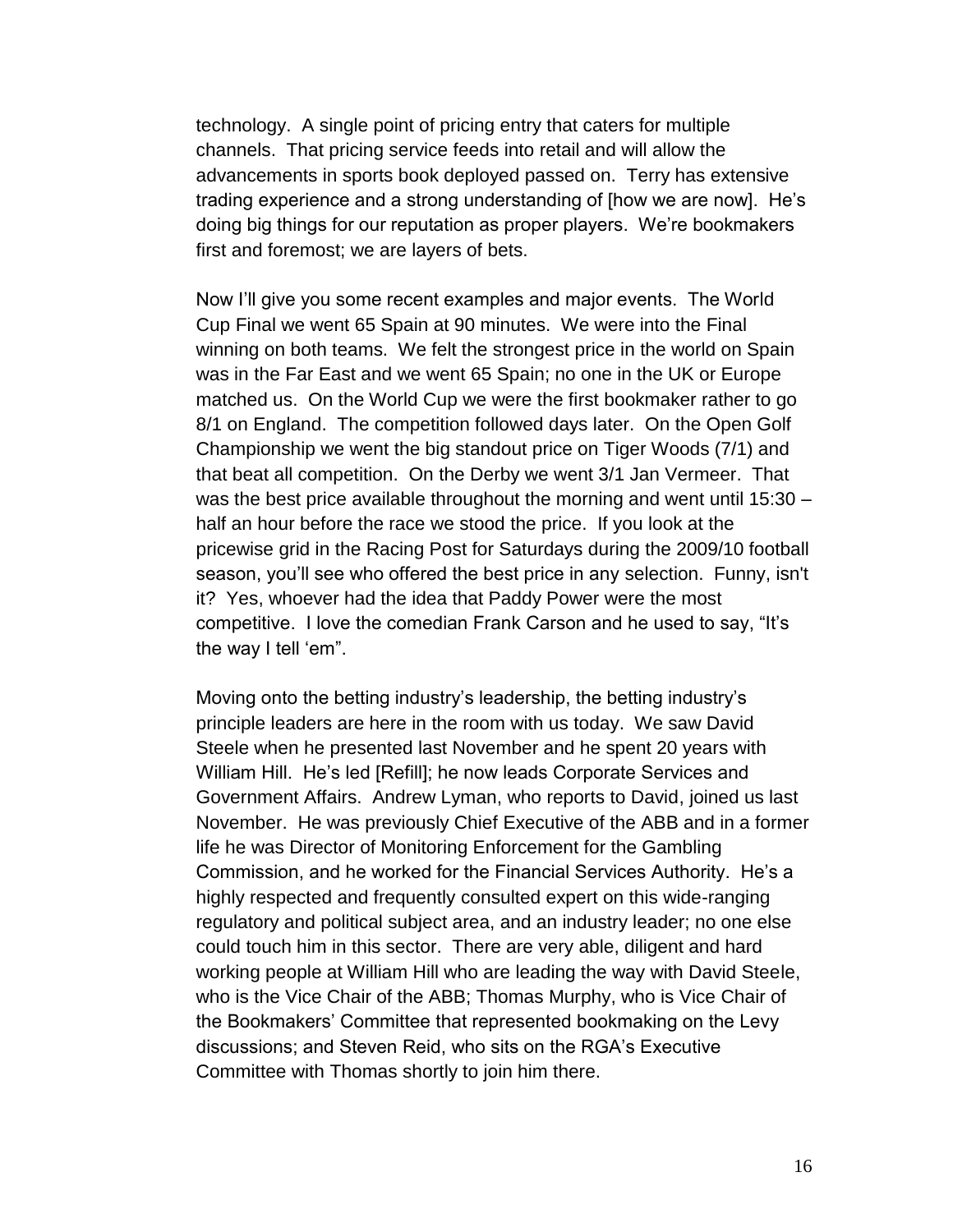William Hill sits at the heart of policymaking and industry decisions. Amongst current activities we are forging new alliances with the intake of 200 new MPs who enter Parliament at the Election. We"re meeting and have met the new Ministers, and joint Chairs of the old Party have [unclear] spoke to. We also met John Penrose, the new Gambling and Horseracing Minister under the DCMS.

As for the key issues, the Prevalence Study is ongoing and the results are now expected in Q1 2011. We had expected them Q4 of this year, but we put back. The 50<sup>th</sup> Levy discussions are underway. Racing has come back and asked for 130/150 million. We were the only industry that thinks it should be recession-proof. The Levy has been the size of 115 million, but that was before the recession kicked in. The current Bookmakers' Committee suggests the industry should subsidise racing as a subsidy through the Levy not being [on] 70 million. If there is no agreement by the end of October then the referral goes to the Secretary of State for a determination. The Levy is not a levy; it's a subsidy. It's an anachronism that"s supporting uneconomic racecourses and I think a commercial solution is [knee-deep].

The betting industry, the bookmakers actually pay around £225 million a year to the racing industry through picture rights, levies, sponsorships, but it could be and should be spent much more effectively.

The Horse Race Betting Levy Board has finally listened to industry concerns about the impact of exchanges on levy yield and Government tax revenues. We started a consultation on the issue and will be submitting a response. We will not be saying any more on that subject today.

The DCMS consultation in dual-licensing of offshore operators providing services in the UK is now closed. We've submitted our response. We are already in a well-regulated territory in Gibraltar. There is no need for a duplicating system, but there is no timeline for the next steps.

Current trading, we"ve seen good trading in the seven weeks since the end of June. There was the benefit of two weeks for the World Cup. Neil"s already talked of the overall benefit. Disappointed with retail performance overall with margin in line with normal range; turnover has still been up 13% and machines continue to perform strongly, given a total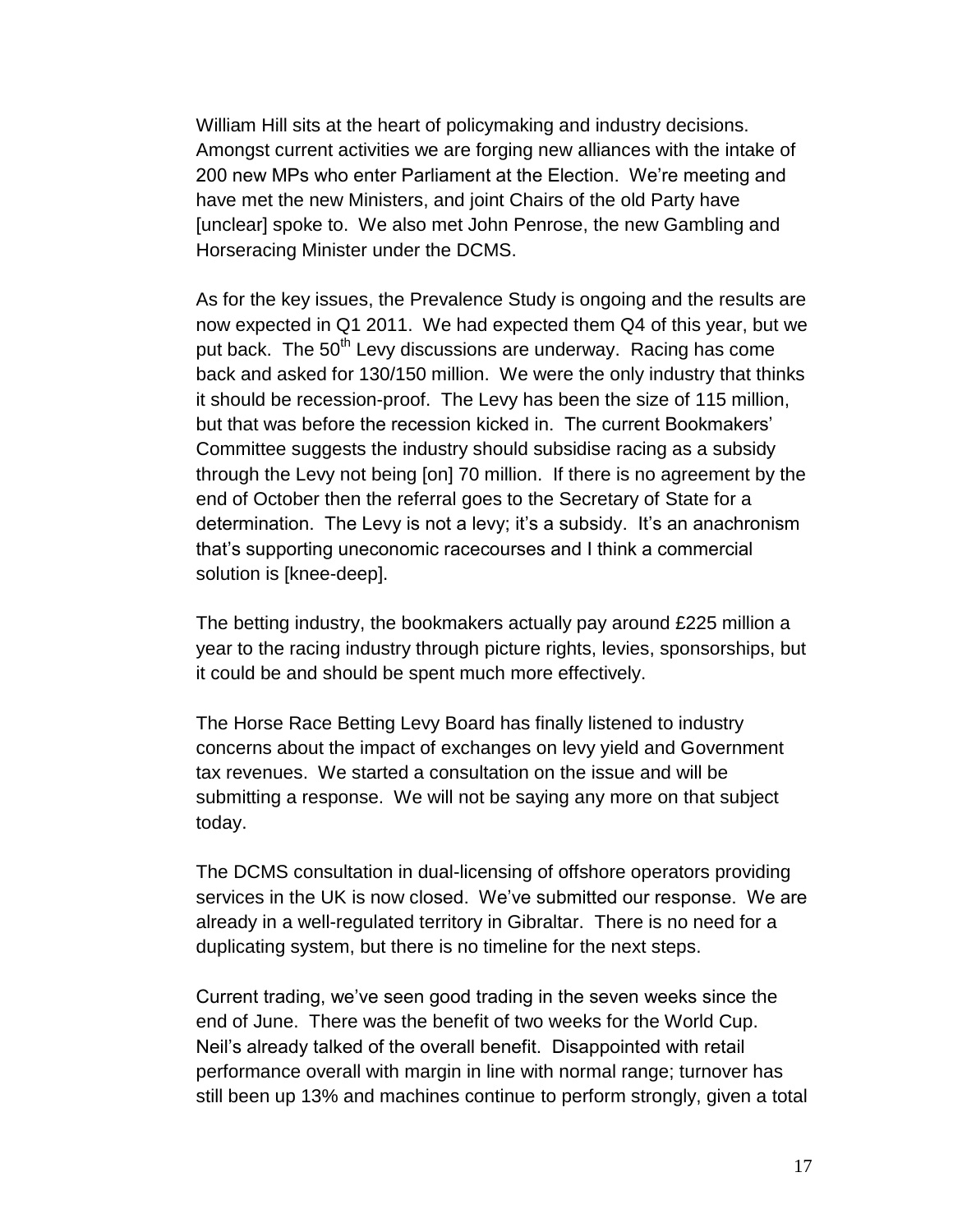net revenue growth of 20%. Online and a quiet period for online outside the football season, net revenues returning strong growth at 37% and that"s benefiting from continued strong Sportsbook growth. That"s offset flat gaming with the impact of Casino being weaker following our withdrawal from France. Overall that means the Board"s view for 2010 remains unchanged, so we look out.

We"re seeing the benefit of actions we"ve been taken for the last two years, giving us a strong competitive position in retail and online with yet more to come. Yes, we're facing increased costs through VAT and we're not yet clear on the near-term consumer outlook, so we stay cautious for planning purposes, but we"ve got a highly competitive position both in the UK and an international focus that gives us a good outlook for the medium and long-term, so let's finish where we started.

We have a tangible strategy for delivering continued growth. Our Sportsbook is spearheading our online growth; got a clear direction for telephone; we've got a strong balance sheet and it gives us the flexibility we need to pursue opportunities for online. We've also got an approach that means we"re continually looking to strengthen the organisation to make William Hill the home of betting. There is a lot going on in our organisation. Thank you for listening and now questions.

Tej Randhawa: Morning; it"s Tej Randhawa, I"m from Citi and I just had three questions, if I can.

Ralph Topping: Fire ahead.

Tej Randhawa: The first is on the World Cup. I just wanted to know whether you have done some work to figure out how much of that improvement was incremental, and how much is substitution, in your existing client base? The second is in the presentation you talk about increased TV advertising both this year and next. In the past you"ve guided to Marks & Spencer as a percentage of online growth, net revenues of around about 25%; are you still comfortable with that number for FY"11? And lastly in terms of your storm cabinets they seem to be now bedded in your performance was very strong there. Has the machine gap with Coral"s closed?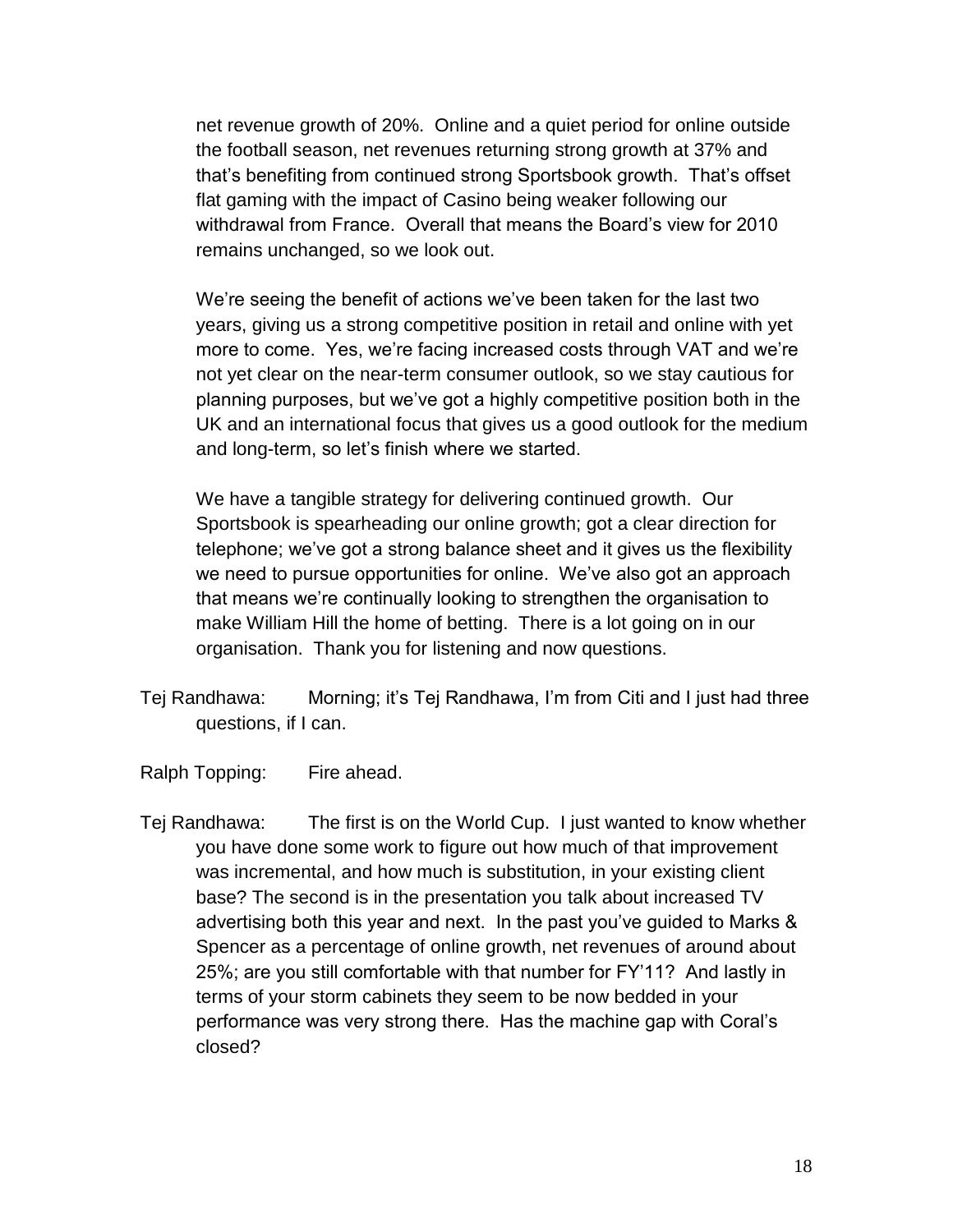- Ralph Topping: I would say in the last one, Coral would be the only one that knows. We think it has, but they would be the only one"s that can actually say. Because we open the kimono, they don"t.
- Tej Randhawa: In your opinion it has closed; in the past you"ve talked about it has…
- Ralph Topping: We think it has, yes. They only come in and say it hasn't or it has. I don"t think they will say it has, so I don"t think you"ll get that. Alright? On the World Cup is it incremental; time alone will tell on that. We got a hell of a lot of new customers for the Word Cup. The proof of the pudding is whether we retain those customers and they still bet with us, but we think it's largely...we've got a strong customer base now and we think that customer base will remain with us during Premier League season, and the football season, but we will have more information on that probably in February.

TV advertising, it's interesting we've got a number of choices. We can either take what we spend at the moment and allocate some more of it to TV advertising. We haven"t been through the budget process. I"m comfortable with 25% at the moment, but I think if you"re on a roll, then it"s the time for investing. And I think as an organisational class we"ve been a wee bit cautious in what we"ve done and I think what we saw in the World Cup what we see coming through in the figures, encourages us that we"ve got a brand that people like betting with; we"ve got a product that people like betting on, and as we"re developing that products going forward, we want to sing a wee bit louder about that and that means [unclear] but we haven"t done our budget yet, so the budget will be completed roundabout October/November so wait until then. Is that fair enough?

Tej Randhawa: Yes, thank you very much.

Matthew Gerard: Morning, Matthew Gerard from Credit Suisse. Just following on from your comments on retail and the racing products, particularly the Levy negotiations. In light of these comments coming out about the potential 7% decline in racing fixtures for next year. I suppose firstly do you think that realistic, or do you see it just as a threat? Secondly, what can you do in terms of content and shops at those key times to kind of mitigate against that?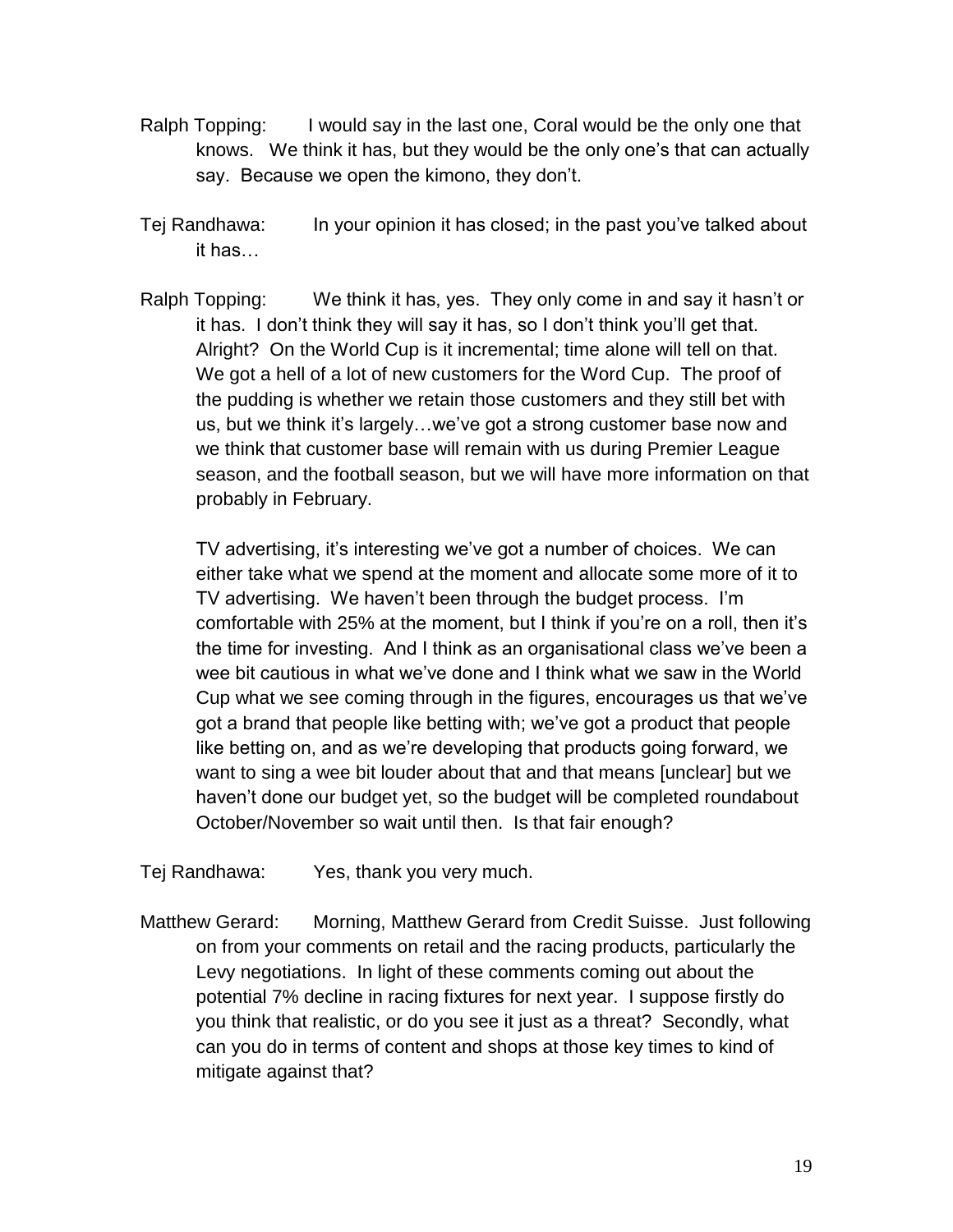- Ralph Topping: Well they"ve delayed the publication of the fixtures programme because I don"t think they can"t quite make up their minds what the number's going to be. I've heard that it's 80 and I've heard that it"s 250. I think what"s clear about the fact that is even up to 250 is that they produce levies, and they produce in some cases good levies. So it seems a wee bit like racing not being content to shoot itself in one foot, it likes to shoot itself, blast away at the two feet by going for a cost cutting exercise which actually destroys some of the value to the levy. It doesn"t seem right and proper to me that the fixtures list like this; we help, we've offered help, we do provide help in constructing a fixtures list which we thing will be Levy friendly, and we don"t believe they"ve been radical enough in taking some of the ideas that bookmakers have. But that"s their issue and I"ve no criticism to make or other observations to make on racing in that respect. As far as content goes, we"ve been very successful as a business over the last then years in diversifying and some of the other avenues that we have for replacement of these fixtures of [form] racing for one thing, and virtual product which are growing and there"s always other activities and betting shorts that can replace the horseracing one, including greyhound racing. So it seems a wee bit counterintuitive that they would wish to destroy the value there is in these fixtures for the levy which is what they"re complaining about. A Martian wouldn"t be able to make sense of that. And very clever people on Mars as well.
- Matthew Gerard: And in terms of your recent instruction with the new coalition, do you detect any willingness to move to a more commercial solution?
- Ralph Topping: I think we had a very good meeting with John Penrose under the auspices of the ABB. Richard Glynn was there with me and I think both of us agreed when we came out that when we came out that Penrose gave us a fair Hearing. He seems to be a free marketeer from what we can deduce about him. He certainly says the right things and we'll wait and see. He's an impressive man, that's all I will say.

Matthew Gerard: Thank you.

Ralph Topping: We'll maintain the position; Nigel, you've got the last question of the day.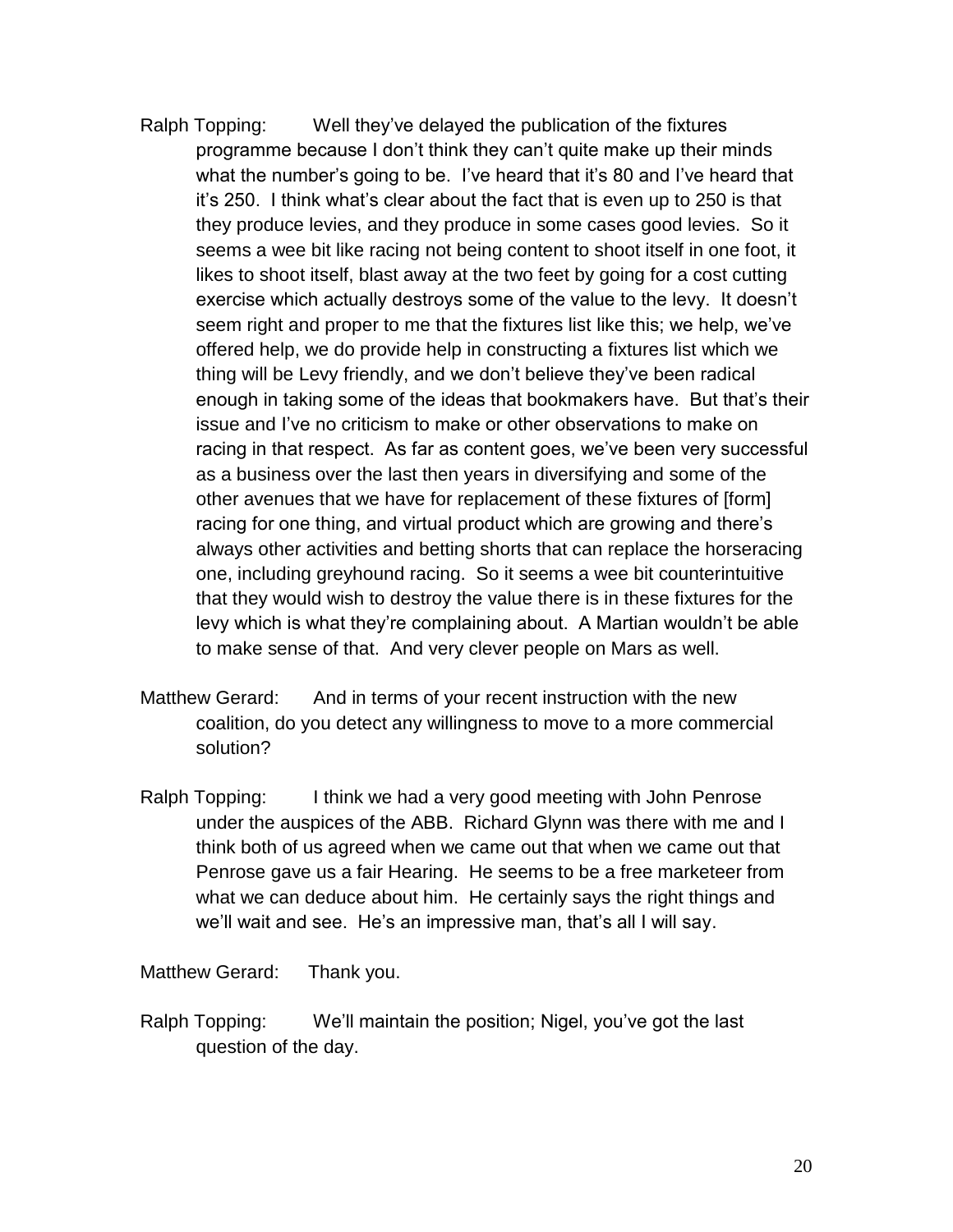- Question: Good morning, Roohi Siddiqui from Merrill Lynch. Could I have three questions if I can? The first one is on machines; in terms of the uplift from here, the run rate in Q2 is clearly very strong – you mentioned that London machines obviously at 1,100 or thereabouts. How much further can we see machines improving form theses already very high levels? The second question is on your acquisition criteria, because if you"re looking to exploit opportunities in online betting and gaming, what sort of market, would you be looking to do more JVs, are you looking out for acquisitions; could you give us a flavour of what sort of products you would be interested in. Would it be mainly sports book or casino, which is probably the more richer product right now? And then thirdly on OTC retail, I mean obviously you"re cautious if the consumer is not good, but when you talk about weakness in OTC retail next year, what does that mean? Does that mean that we"re going to see an underlying decline of whatever; 4, 5% as we've seen this year? And also you won't have the World Cup, so it will be down even more. Thank you.
- Ralph Topping: We"re not going to have the World Cup next year? I thought it was every year. That"s a blow. Machines, can I deal with them. The machines are improving. We've got a great run rate on them. The funny thing is when you were posing your question, it was almost like - not like déjà vu, but déjà écouté. I"ve heard this question being posed at about five of these sessions, these annual sessions. Our machines are peaking; what"s going to happen, they"re going to tail off next year? The fact is that I think machines are becoming more and more popular – look at London, they were 53% of our business goes through machines, versus 47% over the counter. We"ve seen string growth in Scotland this year in machines and we expect that growth in Scotland to continue next year because we are putting more resource that and machines are kicking in as a popular products in Scotland. I"m inclined to believe that the way machines keep going we are waiting on our machine suppliers coming up with their new ideas for new kits. We will look at the new games that are coming through and we will also…if we put a lot a time and effort into educating, not only our staff, but also out customer base on these machines, so I"m not in the gloom and doom call on this says they"re going to tail off next year. I don"t buy that. We will be assuming growth in our machines next year.

On the acquisition online, we"re a sports betting company. We"ve got…we believe sports betting is what drives the gaming products in lots and lots of ways. Not in all ways, but lots and lots of ways. So our emphasis is on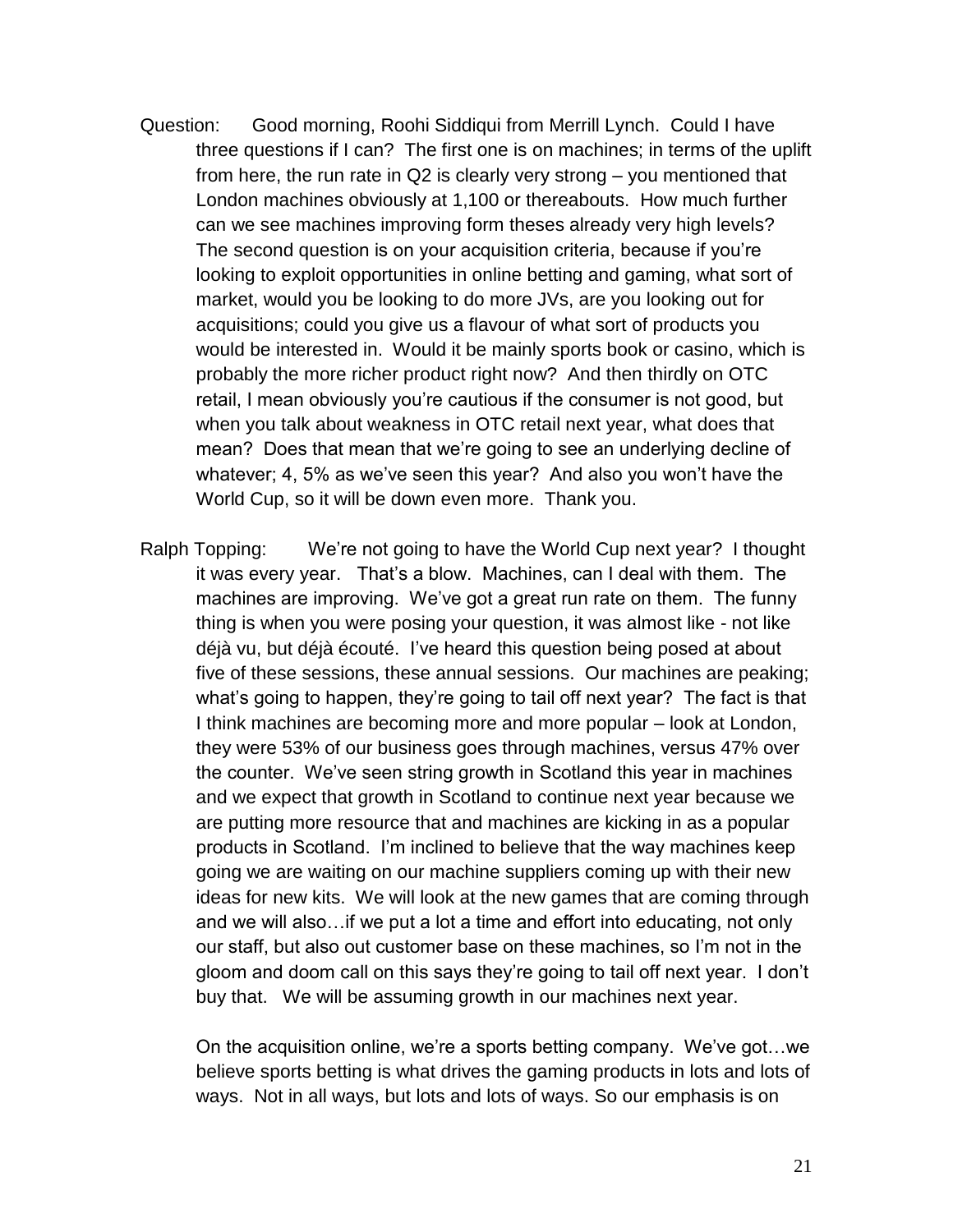developing our ports betting product. Now in terms of acquisition, I"m not going to comment on if we have any acquisition targets because I think it"s [fatuous] exercise because I"m sure we get associated with all kinds of companies – I"ve got a phone call at quarter to eight to some of the press guys and they were linking us with everybody and nobody. But I refuse to get drawn in there. But we're a sports betting company, we've got a strong gaming division. We believe sports betting in lost of ways leads to much more of a business around the gaming products, so sports betting is really what we're interested in developing. At this point in history.

- As far as over the counter retail is concerned, we"re a bit cautious about it, but as I said in the presentation, you"ve got to look at things in the round. You"ve got to look at how we do on machines and how we do on over the counter, and I really do mean that. It"s rather old-fashioned as a business – that is an old-fashioned approach to look at OTC as some separate area with separate clientele and a segregated area where the OTC people don"t go to the machines people. They are one and the same, so we are confident on machines and a little bit caution on over-the-counter, but overall we"ll wait and see the run rate at the end of the year and the last couple of months of the year, as in the last quarter there"s going to be more strength in our view on next year, dependant on that, and when we know a wee bit more about what the Government's plan is for us.
- Mark Reed: Good morning two questions I"ll try and move into the modern age; if we talk about retail in aggregate, GDP turned positive three quarters ago and your retail net revenue is down 1% and your retail profits are down 8; you"ve had a World Cup margin within your historic range – could you please explain to me why you don"t think it is structural?
- Ralph Topping: When you look at the level of transactions if you look at the gross win percentage in horse racing, I have seen a fall-off this year, but we can explain where that's come from – we don't believe there's anything structurally wrong with the horse-racing product; we"ve had a bad year for horses. We are also seeing, as you would expect, in this kind of decline you would expect to see less owners in horse racing having less horses and that's why the number of runners per race is reducing and you will also see at the race tracks, and should expect to see this for a bit longer yet; you will expect to see more bookmakers chasing less punters around, to get money from the punters at the race track, so there"s that which would affect the last year. Then we"ve got some cost pressures in our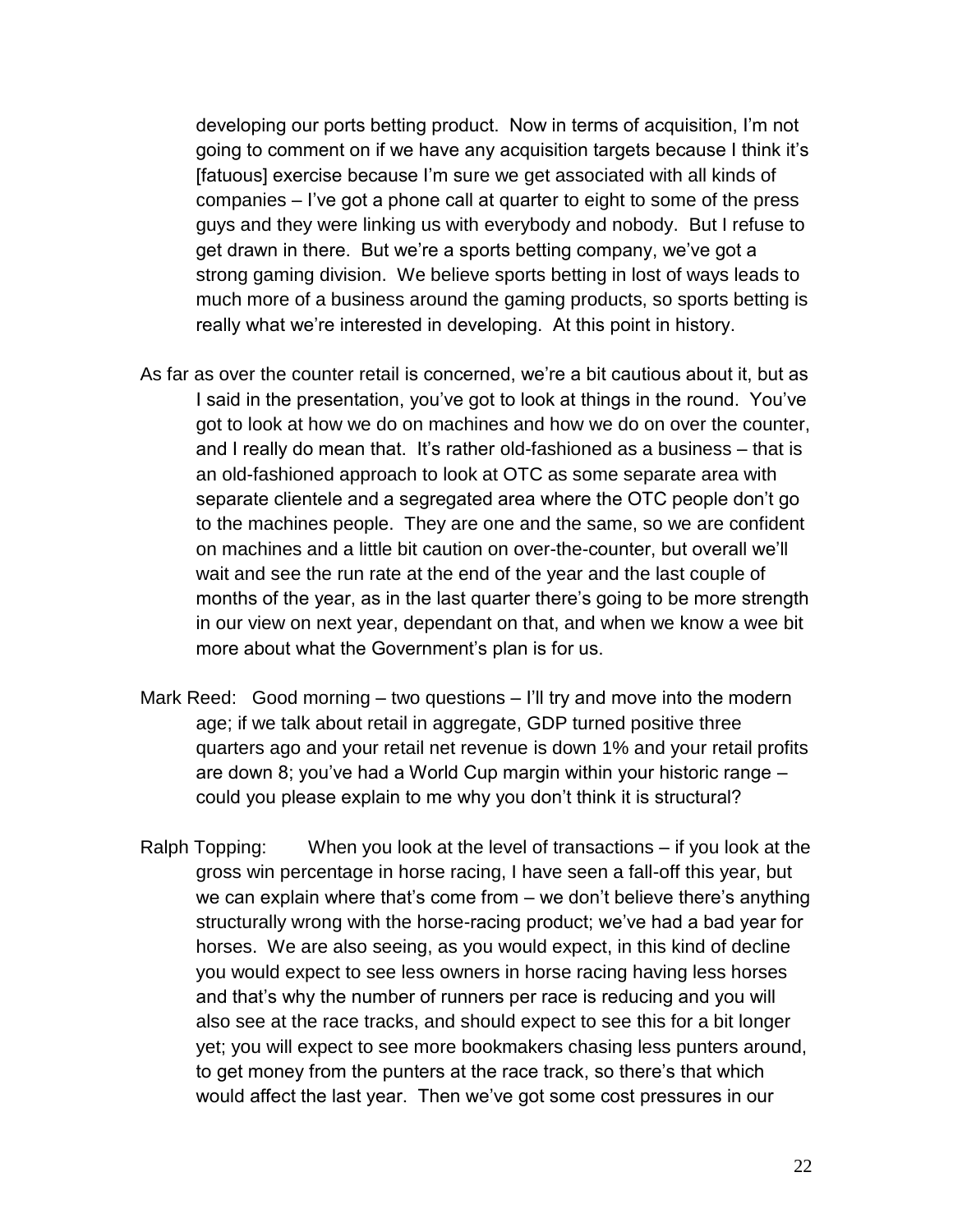business which are unavoidable – VAT; increase in picture rights etc, and I think all of that will settle down at some point because in the next round of picture rights negotiations I don"t expect there will be the clamour from bookmakers to take two services necessarily; other bookmakers at the moment are only taking one service and are not seeing a big fall-off in the business as a result, so if we see organisations coming to us saying pay us 25 million for these picture rates, then I think 25 million, that would take us 500 million in turnover to make and I think we would take a view at that point whether or not we wish to take that service.

I cannot see it as being a structural decline. It's an effect of the economy. If you look back at previous recessions, when the consumer had more money in his pocket – when there"s more money in your pockets, you guys go out and buy racehorses, or at least your bosses go out and buy racehorses and several usually a string of racehorses because things are good and trainers are then training more racehorses and entering more racehorses at race tracks, so I expect the racehorse product to come back. I don"t think it is a long-term decline. I think it has plateaued and I am confident in the future. History tells me to be confident in the future, so I am not a doom and gloom guy like yourself.

- Neil Cooper: I think you"ve also got to show a little bit of caution about drawing too strong a direct correlation between the gross GDP numbers and what may be happening in leisure retail, because if you looked across the broader leisure retail, I am not sure there are many finance directors in there talking about fantastic growth in the last three quarters in leisure retail outside of bookmaking, so I think you have got to be a tad cautious about that – drawing too direct a relationship. Clearly there is a macro relationship. There has to be but, in the short run, you shouldn"t see it as because it doesn"t go in lock-step therefore it"s broken.
- Mark Reid: Neil, could you give a little bit more guidance on the type of retail cost inflation for 2011? Presumably if you"ve had a pay freeze for 33 months there"s still sort of catch up and this is ahead of any cost saving schemes that you may come up with.
- Neil Cooper: The first thing to say is that if you freeze your pay indefinitely then you"re just going to move everyone onto the national minimum wage and the Government sets your pay policy. We have been frozen for a while and the more that goes on, the more likely it is that we lose all control. It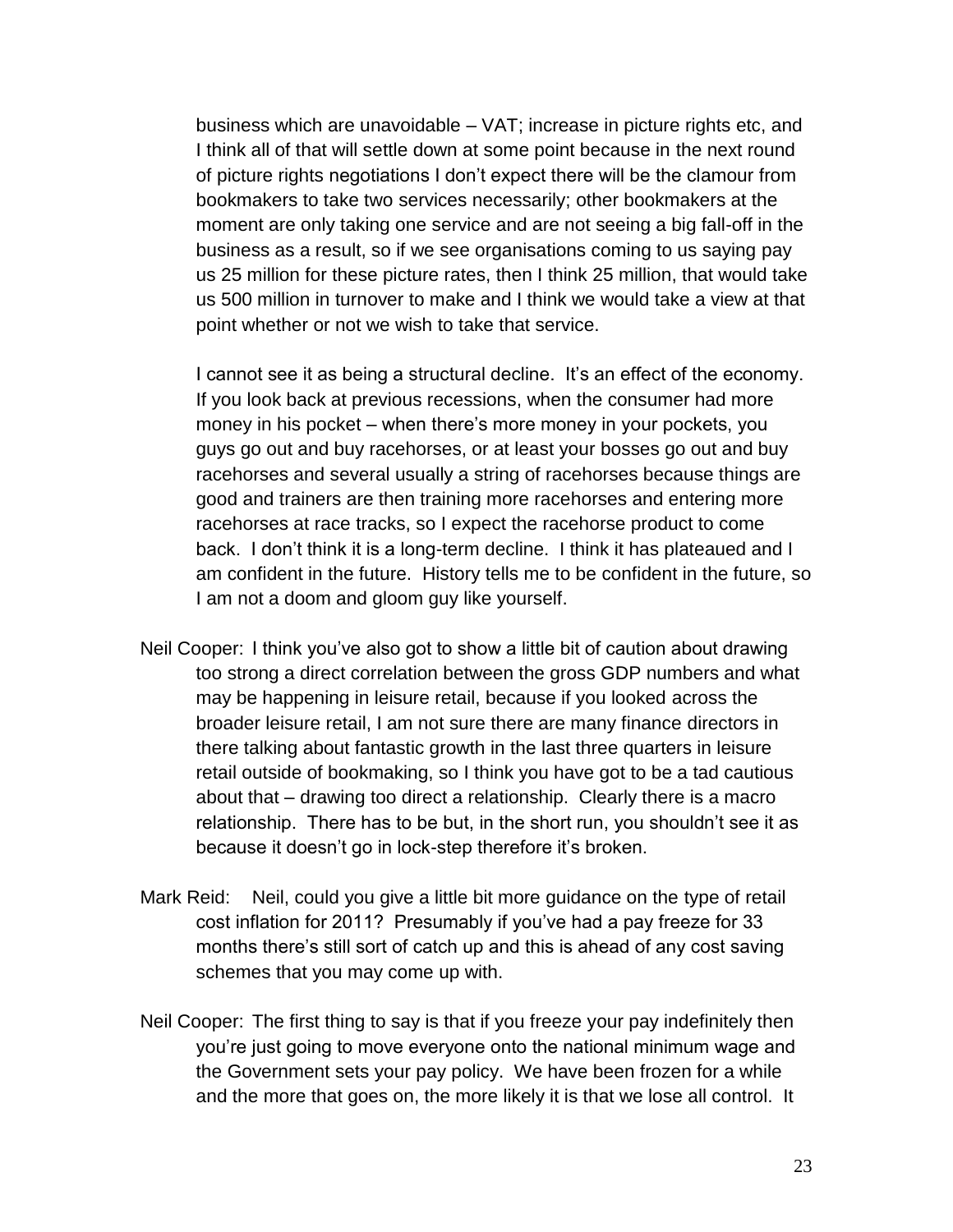is not likely that we can stand still forever into the future, for that reason. We have pressure on content cost and we"ve talked around SIS billing; we don"t know what TurfTVare going to suggest in the future, but if your major competitors just rammed an 11% cost increase through the industry, why wouldn"t your thoughts turn to what you can get – it"s common sense, right? Our view is we"ve guided this year to an underlying 3% plus whatever impact the new development brings – I am not anticipating that, as with the VAT impact which is a sort of specific, I am not anticipating a materially different guidance for next year at this stage. I would say it's early days and we haven"t been through a detailed planning process for next year as yet and clearly, if we are going to win this through driving top line, labour and the services in the shop that go to making the customer experience critical to that – we have got to be balanced in how we address this. We are not going to cut our way to victory if the real challenge for us is to grow top line, so we have to be somewhat balanced in the way that we do that.

- Nigel Hicks: What makes up the 64.4 million of retail cost of sales? I have seen there"s GBT in there, but is there a machine cost?
- Neil Cooper: Yes, off the top of my head I think it's machine VAT; it's AMLD and it"s that other item you mentioned, but if you grab me after the meeting I"ll take you through the details.
- Nigel Hicks: In Retail "Other" costs have gone up by 14% 6 million could you say-
- Neil Cooper: The main single element in there is the marketing number which I talked about in the presentation. That's gone up by £2.5 million and we have seen cost increases year-over-year at the racing post which doesn"t go through the content cost line for us in terms of the analysis you have seen; it goes through that other cost line.
- Nigel Hicks: Can you talk about interest rate and your cost of debt versus equity and the timing that you expect your rates to fall?
- Neil Cooper: That"s obviously national interest rates and that"s done by the Governor of the Bank of England, but one day maybe! Delusion of grandeur is always good for an FD! Our interest rate is driven by a number of factors. We have a bank deal that was negotiated at a tough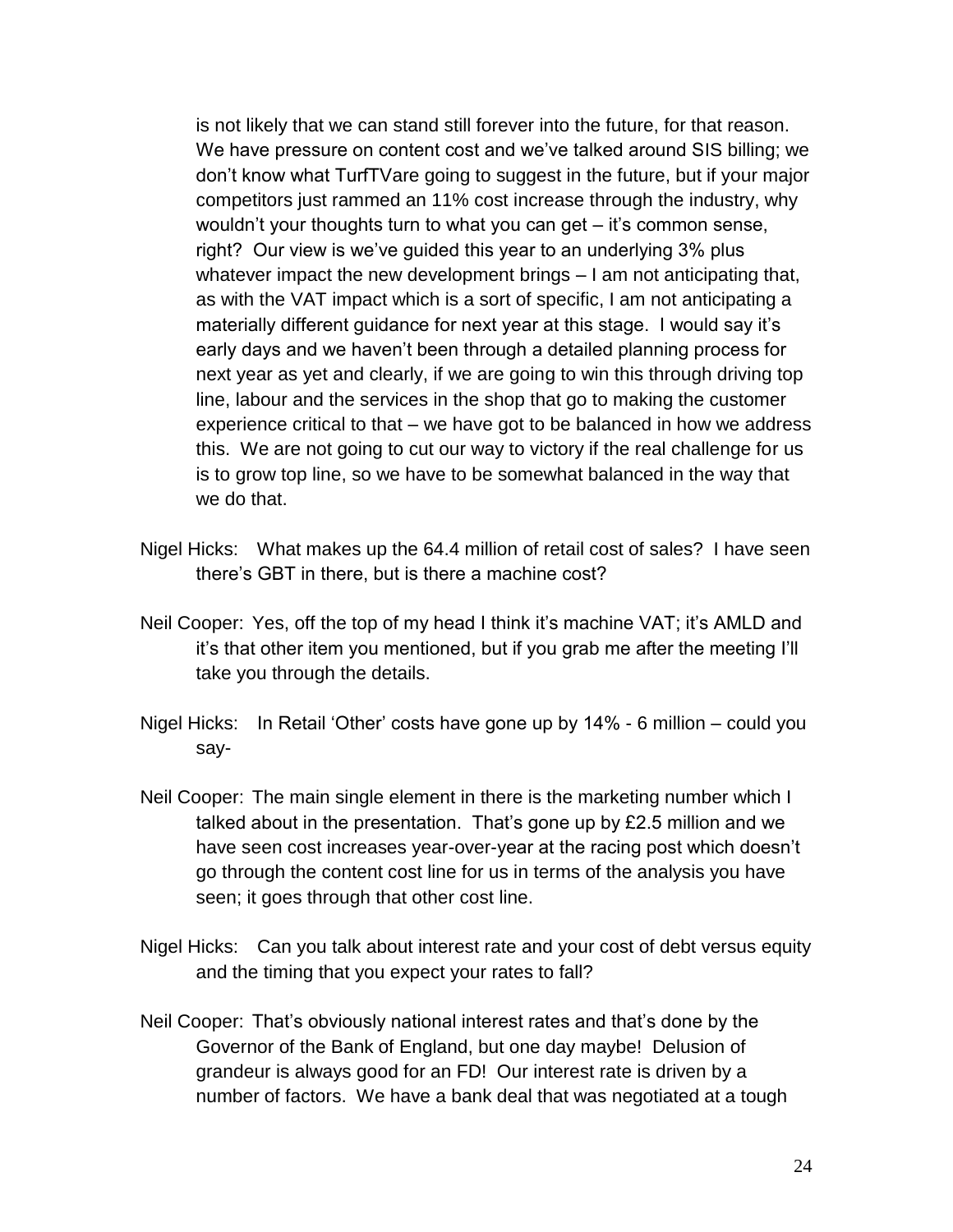time for the bank market. I know from experience elsewhere that deals done around that time were going to be expensive. That deal becomes current in March 2011, so that means it"s got a year to run. Logically, naturally FD"s these days are looking to get refinanced before deals become current because there"s an obvious and understandable reluctance on the part of investors to accept that we haven"t got our cash flow and banking facilities sorted out in good time. I think you can read from that that we need to be turning our attention to that existing deal to secure the next deal within the next 6 months. The market has moved and I wouldn"t like to set any expectations because I can see a couple of my banking partners in the room and it"s never done, to do these things in public, but we are hoping to see an opportunity to make savings on the interest line following the renegotiation of the existing forward facility; that goes without saying. I make that view because actually it is clear that the market has moved since our last deal.

The second component of our P&L interest line is amortised one-off costs on the deal that we did. Again, not just my expectation but my personal experience from refinancing a deal done at the height of the bank crisis is that we trust and hope that we can do a slightly cheaper deal next time, which would obviously reduce the pressure there, and I have also put in the slides some clarity on hedges. We are where we are on hedges. The business was carrying over a billion pounds" worth of variable debt and very appropriately put in place hedges that were appropriate at that time. Standing back in isolation, 5% hedge costs would not have seemed unreasonable by any standards 2, 3 or 4 years ago; in hindsight, we got it wrong on a number of grounds; we don"t need all the hedges we"ve got on the price at which we think the hedge is wrong. We cannot fix that without either buying out the hedges at the value that they"re sitting on the balance sheet at, or letting them roll off.

What I have done is put in the slide both the P&L and the cash flow that will flow out my existing valuation and, for the avoidance of doubt, if the valuation changes it will change the numbers on that slide, but that"s as it stands at the half year. You will see from that we will also start to see some benefits through time – that problem will be gone by 2012, because all the hedges will have expired, and given that we now have some bonds in place, we"ve got potentially a slightly different way of managing the fixed and floating risk that you always have to sit and think about. There are potentially three areas where we can look to make progress in terms of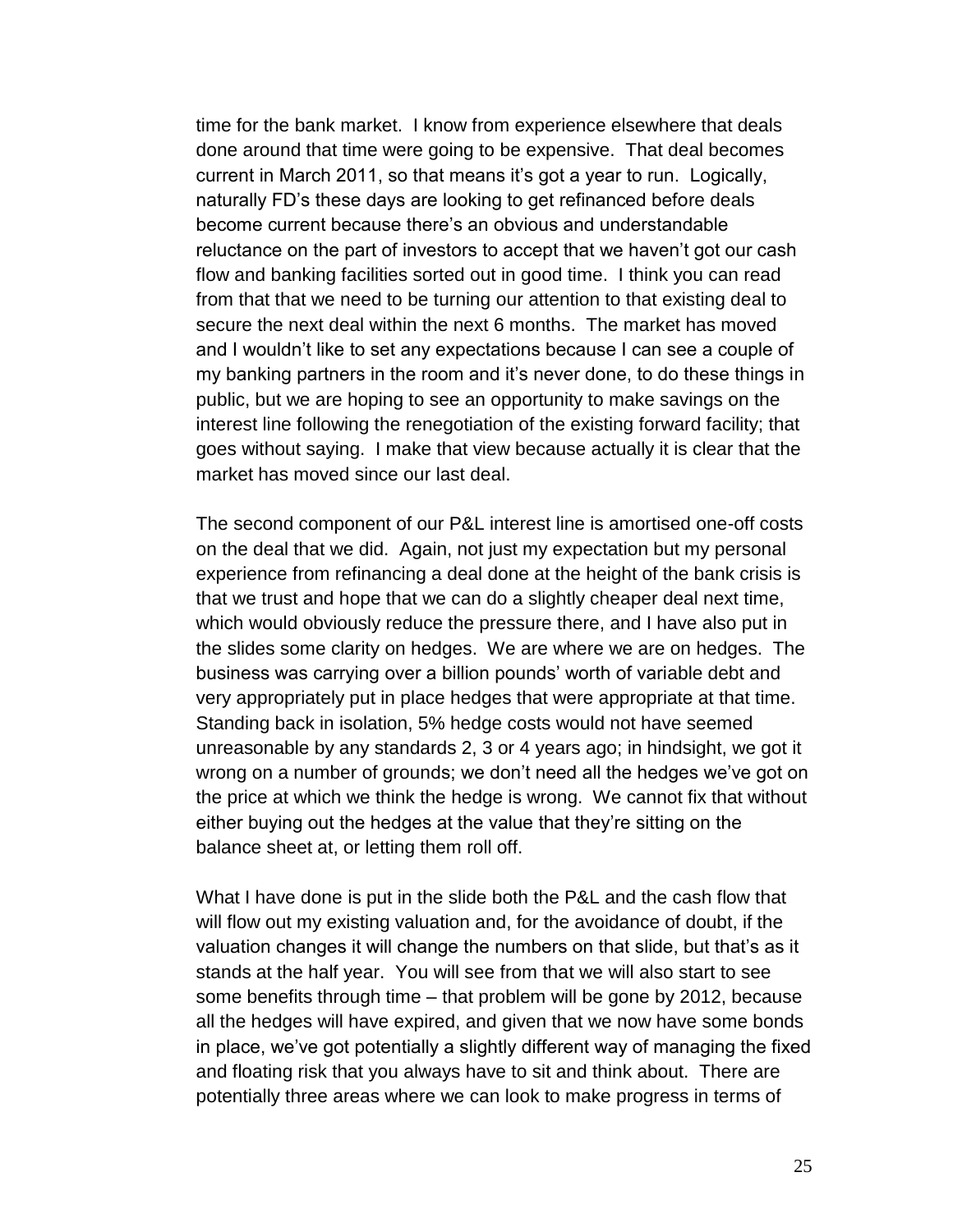reducing financing costs and obviously it's something I'll be spending a bit of time on myself.

Nigel Hicks: You say 2012 – the end of 2012 or during?

- Neil Cooper: They drop off on sort of a time-lag basis, but if you look at the slides you"ll see that it"s falling each half, so it isn"t completely monolithic; it"s not like they are all there until  $30<sup>th</sup>$  December and then they are all gone the 31<sup>st</sup>. I cannot remember the exact schedule, to be fair, but the numbers that arise out of the exact schedule are sitting in there, so it lags down like that.
- Nigel Hicks: Capex you are saying 60-odd million; what's the 50 million going to be spent on in the second half?
- Neil Cooper: I think the two things that will drive higher Capex spending in the second half is firstly the volume of new licences opening; we are now actually guiding to between 60-70; we have relatively a fairly low percentage of that open in the first half, so that will have weight in H2 and, secondly, obviously refurbishment – we have had a refurbishment pause for a couple of years as part of the self-help activities around the balance sheet. Just to remind you, we refurb on a set cycle; either a 6 or 12 year soft or hard refurb, so we have in effect taken some beyond the 6 years or the 12 years. We are not going to catch up that gap in one lump, but we are going to drip-feed those in, so that we do catch up over a reasonable sort of 3-year period. Therefore the bulk of that refurbishment activity is happening in H2, so that's why we have got an asymmetrical lay-down of Capex.
- Nigel Hicks: On the machines *(interruption off-mic re hogging the mic) …* global draw – can you say what difference in performance you saw?
- Ralph Topping: For commercial reasons we do not extract those numbers we don"t hand those numbers out…
- Nigel Hicks: Can I just ask you mentioned taxing exchanges or the Government and other authorities waking up-
- Ralph Topping: -BLB Consulting's looking at the exchanges. Thanks very much. Let me press on, and this will be the last question, I"m afraid.